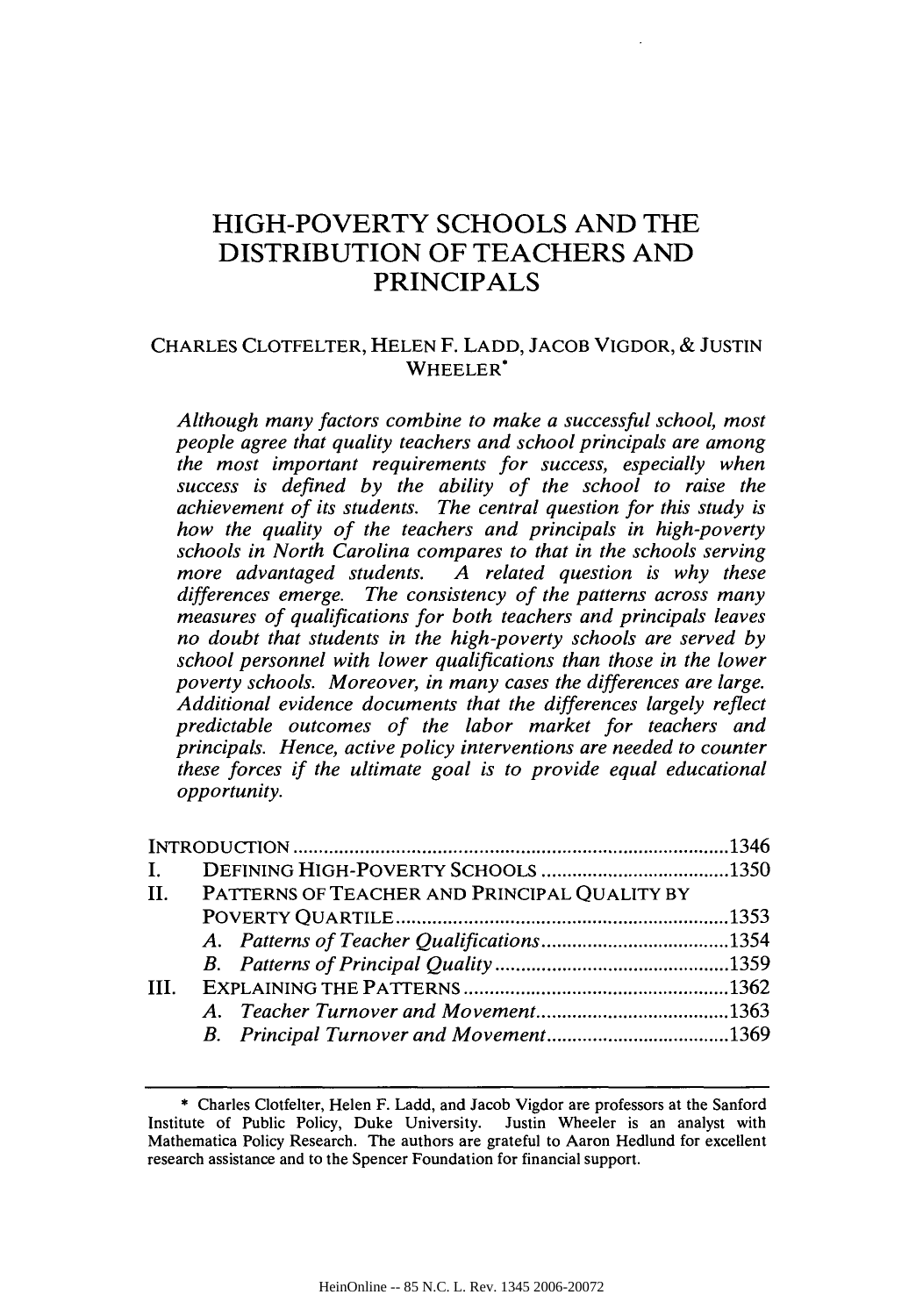| 1346 | <b>NORTH CAROLINA LAW REVIEW</b> | [Vol. $85$ |
|------|----------------------------------|------------|
|------|----------------------------------|------------|

|  | IV. DISCUSSION AND POLICY IMPLICATIONS 1372<br>A. Teacher Credentials and Student Achievement1373<br>B. Principal Qualifications and Student Achievement1375 |
|--|--------------------------------------------------------------------------------------------------------------------------------------------------------------|

# **INTRODUCTION**

Many previous studies and policy debates have focused attention on resource disparities in public schooling.' During more than thirty years of school finance cases, for example, lawyers and policymakers have objected to wealth-related disparities across school districts in per pupil spending.2 Further, in the context of civil rights debates, researchers and policymakers have examined disparities in the resources available to students of different races.<sup>3</sup> Though informed **by** those debates, this study differs **by** its focus on individual schools rather than districts as the unit of observation, and on poverty rather than race as the key variable of interest. This study also differs **by** its

*<sup>1.</sup>* See, e.g., JULIAN R. BETTS ET AL., PUB. POLICY INST. OF CAL., EQUAL RESOURCES, **EQUAL** OUTCOMES? THE DISTRIBUTION OF SCHOOL RESOURCES AND STUDENT ACHIEVEMENT IN CALIFORNIA (2001), http://www.ppic.org/content/pubs/ report/R\_200JBR.pdf (addressing the distribution of resources and achievement in California public schools); HEATHER G. PESKE & KATI HAYCOCK, EDUC. TRUST, TEACHING INEQUALITY: How POOR AND MINORITY STUDENTS ARE SHORTCHANGED ON TEACHER QUALITY (2006), http://www2.edtrust.org/nr/rdonlyres/01ODBD9F-CED8- 4D2B-9EOD-91B446746ED3/0/TQReportJune2006.pdf (discussing and summarizing the effects of teacher quality on student achievement); Charles T. Clotfelter et al., *Who Teaches Whom? Race and the Distribution of Novice Teachers,* 24 ECON. EDUC. REV. 377 (2005) (examining the effect of unequal distribution of inexperienced teachers in North Carolina schools on the achievement gap between black and white students); Hamilton Lankford et al., *Teacher Sorting and the Plight of Urban Schools: A Descriptive Analysis,* 24 EDUC. EVALUATION & POL'Y ANALYSIS 37 (2002) (utilizing empirical data in an effort to demonstrate the vast disparities in teaching quality across New York public schools).

<sup>2.</sup> For a comprehensive discussion of relevant school finance cases, see William N. Evans et al., *The Property Tax and Education Finance: Uneasy Compromises, in* PROPERTY TAXATION AND LOCAL GOVERNMENT FINANCE 209, 209-33 (Wallace E. Oates ed., 2001). *See also* Paul A. Minorini & Stephen Sugarman, *School Finance Litigation in the Name of Educational Equity: Its Evolution, Impact, and Future, in* EQUITY **AND** ADEQUACY IN EDUCATION FINANCE: ISSUES AND PERSPECTIVES 34 (Helen F. Ladd et al. eds., 1999) (outlining the history of school finance litigation and its significance).

<sup>3.</sup> Clotfelter et al., *supra* note 1, at 377. *See generally* CHARLES T. CLOTFELTER, AFTER *BROWN:* THE RISE AND RETREAT OF SCHOOL DESEGREGATION (2004) (examining the disparities in public education even after the Supreme Court's seminal decision in *Brown v. Board of Education);* JAMES S. COLEMAN ET AL., U.S. DEP'T OF HEALTH, EDUC., & WELFARE, EQUALITY OF EDUCATIONAL OPPORTUNITY (1966) (providing the seminal case study of disparities in educational funding).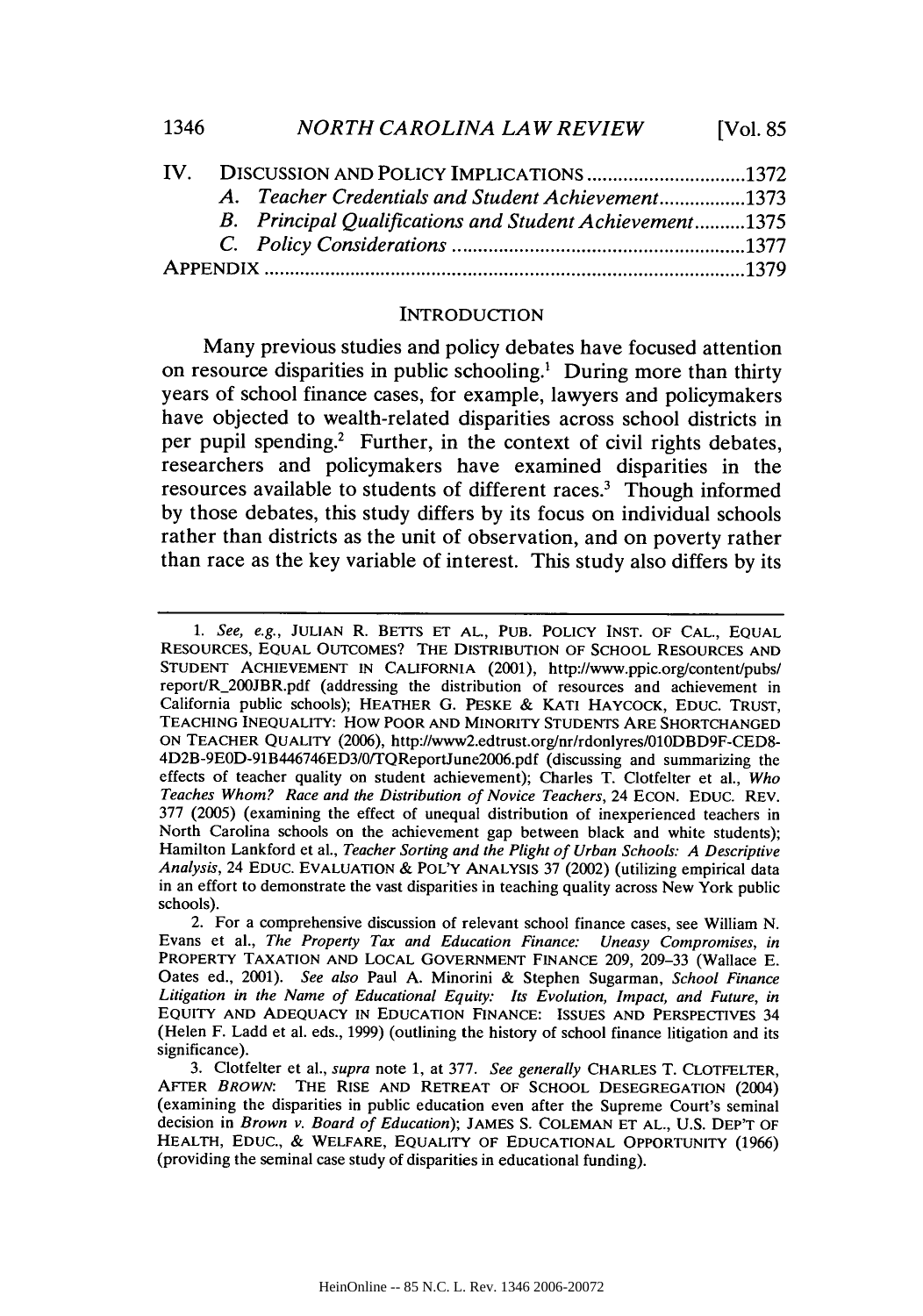focus on more finely grained measures of two key resources: the quality of teachers and principals.

Although many factors combine to make a successful school, quality teachers and school principals are among the most important requirements for success, especially when success is defined by the ability of the school to raise the achievement of its students.4 Teachers are crucial given their daily contact with students in the classroom. The effect of school principals is less direct but nonetheless important. Effective school principals are able to provide school environments that are more conducive to learning, and may be more successful than their less effective peers in attracting, supporting, and retaining high-quality teachers.<sup>5</sup>

Given the importance of teachers and principals, the central question for this Article is how the quality of the teachers and principals in high-poverty schools in North Carolina compares to that in the schools serving more advantaged students. A related question is why these differences arise. This inquiry is important for two reasons. First, it relates directly to questions of social justice interpreted as equal educational opportunity.6 Second, it bears on the

<sup>4.</sup> A number of recent empirical studies document the importance of teachers. *See, e.g.,* Jonah H. Rockoff, *The Impact of Individual Teachers on Student Achievement: Evidence from Panel Data,* 94 AM. ECON. REV. 247, 247-52 (2004) (assessing economic data in an effort to delineate the importance of teachers to student achievement). One strategy used in such studies is to allow the estimated intercepts in an equation explaining variations in student achievement to differ across teachers. The variation in these estimated intercepts is then interpreted as the variation in teacher "quality." Emerging from such studies is the general consensus that a one standard deviation difference in the quality of teachers as measured in this way generates about a 0.10 standard deviation in achievement in math and a slightly smaller effect in reading. *See* Daniel Aaronson et al., *Teachers and Student Achievement in the Chicago Public High Schools* 2-30 (Fed. Reserve Bank of Chi., Working Paper No. 2002-28, 2003), *available at* http://www.chicagofed.org/ publications/workingpapers/papers/wp2002-28.pdf (utilizing this approach to conduct an economic study involving the Chicago public school system).

*<sup>5.</sup> See, e.g.,* **KENNETH** LEITHWOOD, **UNIV. OF** MINN. CTR. **FOR** APPLIED RESEARCH & EDUC. IMPROVEMENT, How LEADERSHIP **INFLUENCES STUDENT LEARNING** (2004), http://www.wallacefunds.org/NR/rdonlyres/52BC34B4-2CC3-43D0-9541-9EA37F6D2086/ OHowLeadershiplnfluences.pdf.

<sup>6.</sup> The term "equal educational opportunity" has been used in different ways in the literature. For this discussion, we define equal educational opportunity either as equal educational inputs or as equal educational outcomes. *See, e.g.,* Helen F. Ladd, Reflections on Equity, Adequacy, and Weighted Student Funding (Oct. 23, 2006) (unpublished paper presented at the annual meeting of the Association for Public Policy Analysis and Management) (on file with the North Carolina Law Review). In their classic discussion of school finance equity, Berne and Stiefel use the term equal educational opportunity somewhat differently. Berne and Stiefel use the term to refer to what is more commonly called "fiscal neutrality." ROBERT BERNE & **LEANNA** STIEFEL, THE **MEASUREMENT** OF EQUITY **IN SCHOOL FINANCE: CONCEPTUAL, METHODOLOGICAL, AND** EMPIRICAL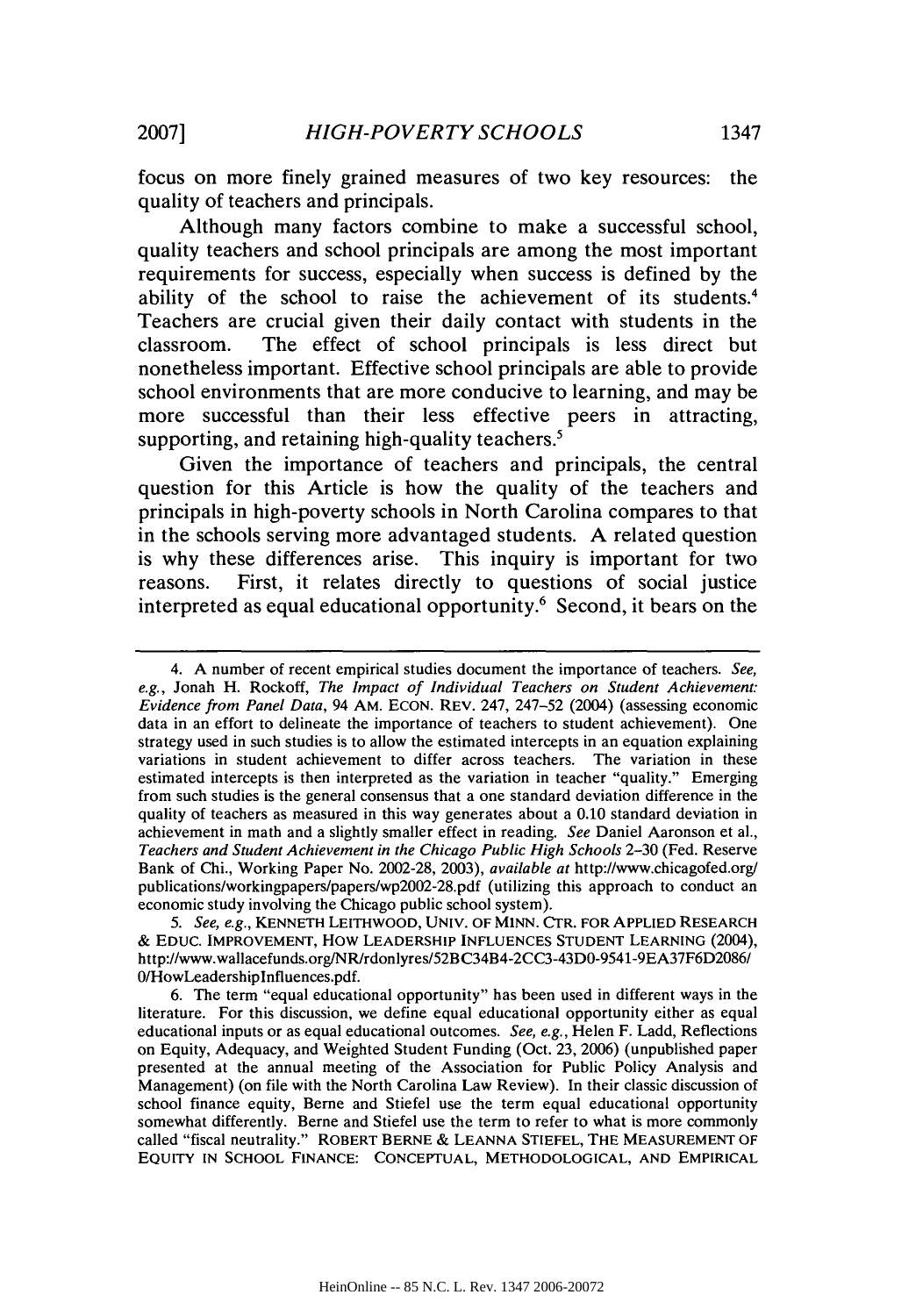operation of school-based accountability systems designed to put pressure on school personnel to improve student achievement.7

One interpretation of equal educational opportunity is that it requires that the quality of schooling provided to students be similar  $across schools.<sup>8</sup>$  In particular, it would require that students in highpoverty schools have access to teachers and principals of similar quality to those in schools serving more advantaged students. This input standard of social justice is far less demanding than an alternative standard defined in terms of equality of educational outcomes. Under an outcome standard, equality of resources would not be sufficient. Instead, the schools serving disadvantaged students would need to have more—or higher quality—resources than the other schools to compensate for the educational disadvantages that children from disadvantaged families typically bring to the classroom.9

Assuming that one is using inputs as the unit of measurement, the weaker standard of input equality is more straightforward, and the departures from it are easier to quantify than is the case with the more ambitious outcome standard. This conclusion follows, in part, because of the analytic difficulty in determining what precise distribution of inputs would generate equal educational outcomes. Without a clear picture of the required distribution, it is difficult to determine how the actual distribution departs from the required distribution. Moreover, the outcome standard raises some thorny

DIMENSIONS 17 (1984). In a fiscally neutral system, all school districts within a state have an equal opportunity to attain a given level of per-student spending with a given tax rate. *Id.*

<sup>7.</sup> Educational accountability systems, as typified **by** the No Child Left Behind Act of 2001, generally hold each school accountable for the test scores of its students. *See* 20 U.S.C. §§ 6301-6578 (Supp. II 2002). Any systematic unevenness in the distribution of teachers across schools could make it more difficult for some schools to meet the required achievement standards.

<sup>8.</sup> For a more comprehensive discussion of this standard, see generally Ladd, *supra* note **6** (describing and explaining this interpretation that the quality of public schooling should be similar for all students). *See also* EDWARD B. FISKE & HELEN F. LADD, ELUSIVE EQUITY: EDUCATION REFORM IN POST-APARTHEID SOUTH AFRICA (2004) (applying this particular standard of educational reform to post-apartheid South Africa).

*<sup>9.</sup> See* Ladd, *supra* note **6** (addressing the distribution of school resources under an outcome standard to educational opportunity); *see also* RICHARD ROTHSTEIN, CLASS **AND** SCHOOLS: USING SOCIAL, ECONOMIC, AND EDUCATIONAL REFORM To CLOSE THE BLACK-WHITE ACHIEVEMENT GAP (2004); Fabio D. Waltenberg & Vincent Vandenberghe, *What Does It Take To Achieve Equality of Opportunity in Education? An Empirical Investigation Based on Brazilian Data,* ECON. EDUC. REV. (forthcoming 2007 or 2008) (manuscript at 20-21, on file with the North Carolina Law Review) (addressing the political feasibility of allocating additional resources to impoverished schools in an effort to achieve an equal educational outcome).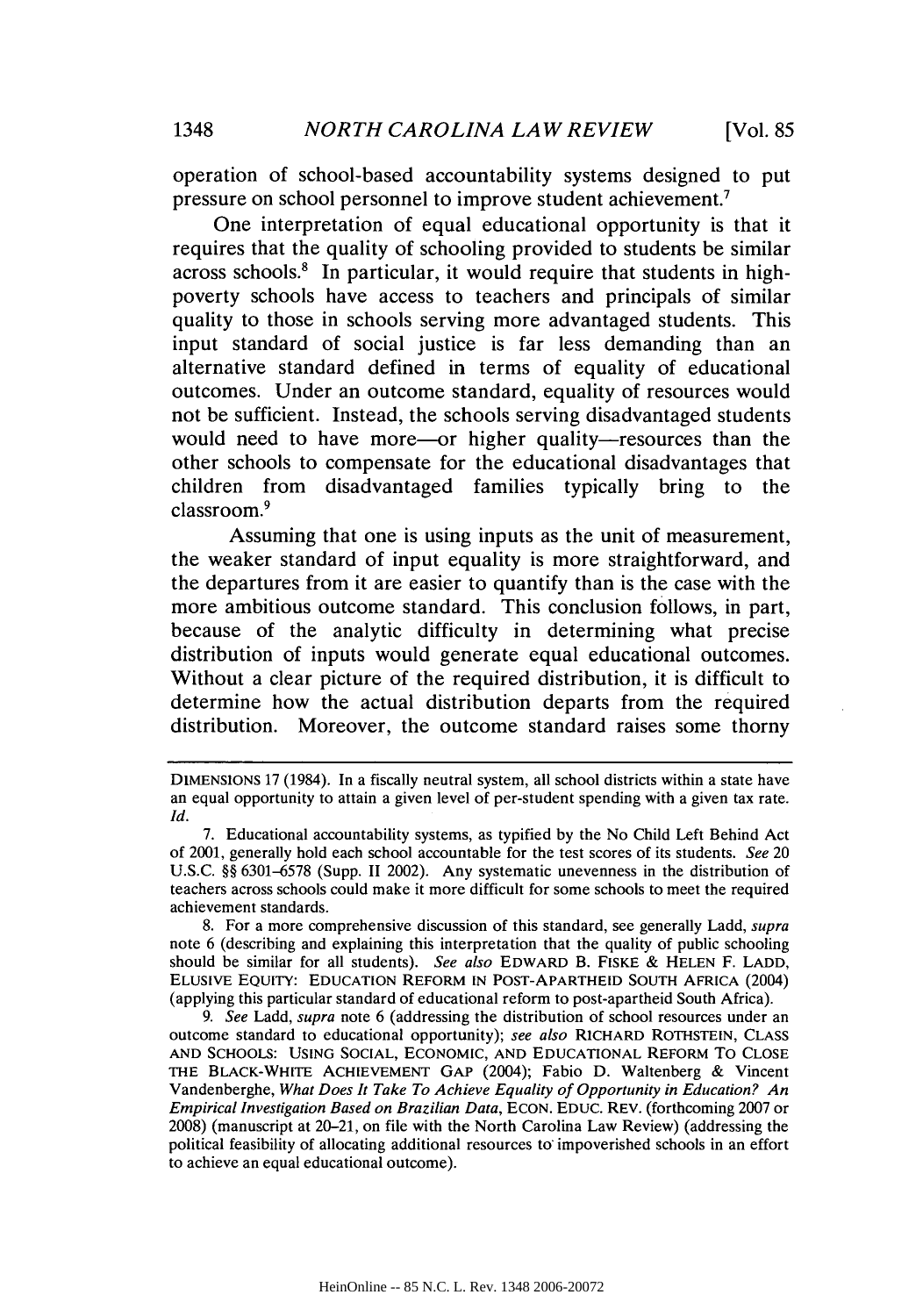issues about the extent to which schooling alone can and should be expected to offset the adverse effects of economic and social disadvantages.<sup>10</sup> In any case, the departures from equity defined in terms of the equality of educational inputs that emerge in this Article may be interpreted as minimum-bound estimates of departures from the more ambitious outcome standard."

Schools in North Carolina are currently subject to the requirements of the state's ABCs accountability program and to those of the federal No Child Left Behind Act of 2001 ("NCLB"). <sup>12</sup> Such efforts to hold schools accountable for student achievement make the most sense when schools have equal capacity to perform well.<sup>13</sup> But to the extent that the labor market for teachers and principals works to the disadvantage of the high-poverty schools, that

13. For a more complete discussion of using schools as the unit of accountability, see Helen F. Ladd, *School-Based Educational Accountability Systems: The Promise and the Pitfalls,* 54 NAT'L TAX J. 385, 390-95 (2001).

<sup>10.</sup> Objections have been raised on both philosophical and practical grounds. For an example of the philosophical objections, see Amy Gutmann's discussion of why equal opportunity defined in terms of outcomes at the level of the individual student is too ambitious an equity standard. AMY GUTMANN, DEMOCRATIC EDUCATION 131-32 (1987). That line of argument leads her in the direction of adequacy and the concept of the threshold level of education necessary to assure that all students will be able to participate fully in the democratic life of the country. The more practical objection is that any serious effort to close achievement gaps will require a variety of social policies that are not part of the traditional school system.

<sup>11.</sup> Technically, this statement would not hold true under all conditions. However, the statement does hold true for the situation described in this Article because schools with the most challenging-to-educate students have the least qualified teachers and principals. Thus, by an input standard of equal opportunity, those schools are disadvantaged relative to those serving more affluent students. According to an outcome standard of opportunity, the schools serving the hard-to-educate students would be even further disadvantaged since their students are the most challenging to educate and hence would require additional inputs to achieve any given outcome goal.

<sup>12.</sup> Pub. L. No. 107-110, 115 Stat. 1425 (2002) (codified at 20 U.S.C. §§ 6301-6578 (Supp. II 2002)). Among the provisions of that law are that each state must test all students in reading and math in grades three to eight and that each school is expected to make "adequate yearly progress" toward having all students achieve proficiency by 2014. *See* 20 U.S.C. § 6311(c)(2). *See generally* Brandi M. Powell, *Take the Money or Run? The Dilemma of the NoChild Left Behind Act for State and Local Governments,* 6 LOY. J. PUB. INT. L. 153 (2005) (examining the impact of NCLB on state and local governments); Thomas Rentschler, *No Child Left Behind: Admirable Goals, Disastrous Outcomes,* 12 WIDENER L. REV. 637 (2006) (providing a more critical analysis of the adverse effects of NCLB on state and local governments). The ABCs accountability program in North Carolina was enacted in 1996 and holds schools accountable for gains in their students' achievement from one year to the next. For a general description of the ABCs program, see generally DEP'T OF PUB. INSTRUCTION, N.C. STATE BD. OF EDUC., THE ABCS OF PUBLIC EDUCATION (2006), *available at* http://www.ncpublicschools.org/docs/ accountability/reporting/abc/2005-06/abcsbrochure.pdf. The NCLB requirements were incorporated into the state program for the 2002-03 school year. *Id.* at 2.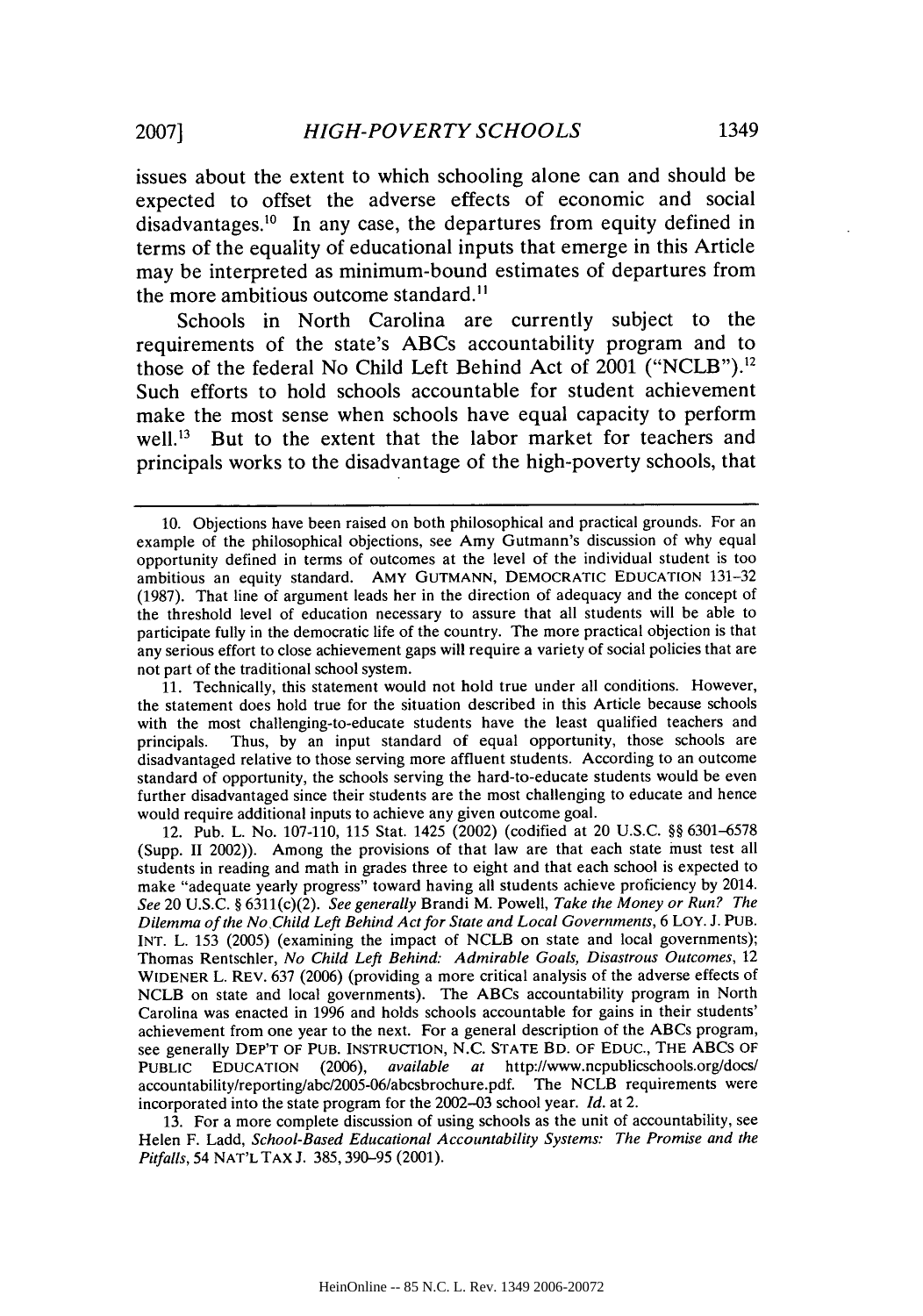view could be both counterproductive and unfair to the teachers and principals in those schools.

The empirical analysis in this Article is based on rich administrative data on teachers and school administrators in North Carolina as provided by the North Carolina Department of Public Instruction through the North Carolina Education Research Center at Duke University. All identifying information was removed from the files before we received them. Although the analysis is based on North Carolina data, the findings are not unique to this state. Indeed, other researchers-most notably Lankford, Loeb, and Wyckoff for New York, and Betts, Reuben, and Danenberg for California-find, as we do, that students attending high-poverty schools have access to teachers with weaker qualifications than their counterparts employed by schools serving more advantaged students.14 Given the differences between North Carolina and these other states in terms of the power of teacher unions and other aspects of the policy environment, the consistency of the patterns across different states highlights the importance of strong economic and other forces that transcend state policy differences. Far less well studied and documented for other states are patterns related to school principals.

The Article proceeds in Part I with the identification of highpoverty schools. Part II then describes how high-poverty schools fare relative to other schools in terms of the quality of their teachers and principals. In Part III we discuss some of the reasons for the observed patterns, and in Part IV we discuss the policy implications.

#### **I. DEFINING** HIGH-POVERTY **SCHOOLS**

We focus on schools rather than districts because studying the latter would miss the potentially large differences among schools within a district in terms of the characteristics of the students, the quality of the teachers, and the quality of school leadership. Moreover, given that both the Federal NCLB Act and the North Carolina ABCs accountability program single out the school as the unit of accountability,<sup>15</sup> it is logical to investigate the extent to which schools of differing types are operating on a level playing field in terms of their access to the teaching and leadership resources that are

<sup>14.</sup> *See* Lankford et al., *supra* note 1, at 37-62; BETTS ET **AL.,** *supra* note 1, at 29-31.

*<sup>15.</sup> See* DEP'T OF **PUB.** INSTRUCrION, *supra* note 12, at 2 (reiterating that the measures of accountability are "based on performance at the individual school rather than the district level").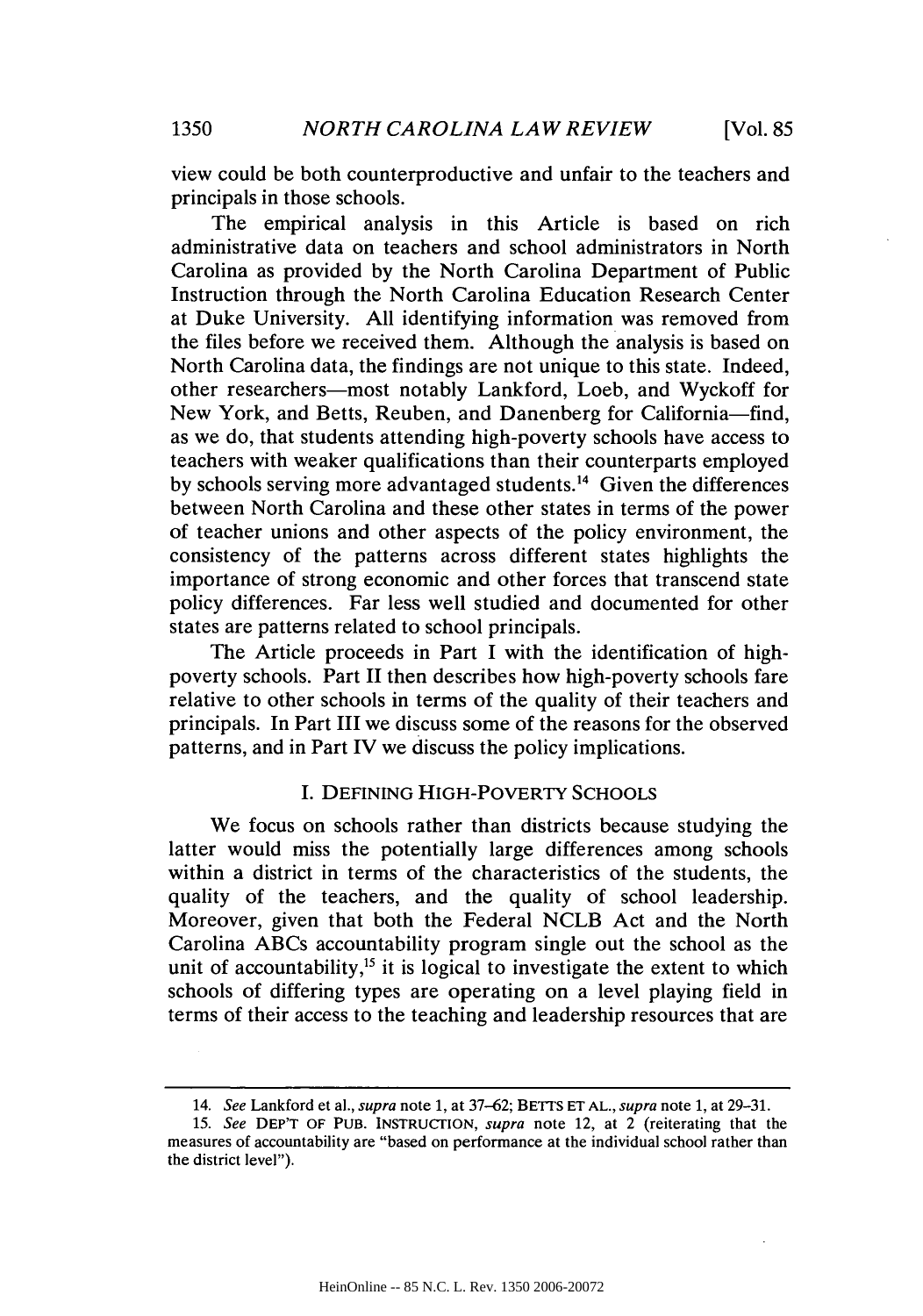essential for meeting the achievement goals required under those accountability systems.

Throughout this Article we disaggregate the analysis by level of school because elementary, middle, and high schools differ from one another in important ways. 16 Elementary schools, for example, tend to be smaller than schools at higher levels. This small size, together with their neighborhood orientation and the economic and racial segregation that characterizes residential housing patterns, means that they often serve relatively homogeneous groups of students. In addition, students at that level tend to be more willing than older students to declare their eligibility for free lunch, which serves as our measure of student poverty.<sup>17</sup> Finally, given the different responsibilities of principals at the various levels, the labor markets for teachers and principals may differ across the levels, although in ways that are not fully clear.

We follow standard practice in the education literature and measure poverty at the school level by the percentage of students who applied for and were found eligible for the federally sponsored free lunch program (those with incomes below 130% of the poverty line).<sup>18</sup> For simplicity of exposition, we refer to the fraction of students eligible for free lunch as a school's poverty rate, even though some students receiving this benefit come from families with incomes somewhat above the federal poverty threshold.<sup>19</sup> We then rank the schools from high to low in terms of their poverty rates and divide the

<sup>16.</sup> For the purposes of our discussion, an elementary school is one that offers any of the elementary school grades (kindergarten through fifth grade) and is not in another category. A middle school is one that offers any grades between five and eight where a plurality of the grades it offers are in this range. A high school is one that serves students in grades nine through twelve where a plurality of grades are in this range. Schools serving all grades are omitted from our analysis. Those schools serving all grades never accounted for more than 2% of all schools.

<sup>17.</sup> *See, e.g.,* FREDERIC B. **GLANTZ ET AL., OFFICE** OF ANALYSIS & **EVALUATION,** U.S. DEP'T OF AGRIC., **SCHOOL LUNCH** ELIGIBLE NON-PARTICIPANTS 2-9 (1994), *available at* http://www.fns.usda.gov/oane/MENU/Published/CNP/FILES/EligNonPart-Pt 1.pdf; CRAIG **GUNDERSEN ET AL.,** U.S. DEP'T OF AGRIC., CERTIFYING ELIGIBILITY **IN** THE **NATIONAL SCHOOL LUNCH** PROGRAM (2003), *available at* http://www.ers.usda.gov/ publications/fanrr34/fanrr34-4/fanrr34-4.pdf; Phillip M. Gleason, *Participation in the National School Lunch Program and the School Breakfast Program,* 61 AM. J. CLINICAL NUTRITION 213S, 214S-15S (1995).

<sup>18.</sup> For the purposes of our discussion, we define student poverty by the percentage of students eligible for "free lunch" rather than "free and reduced-price lunch" because of data constraints. Only the free lunch variable is available for all years of the data.

<sup>19.</sup> We do not believe that this simplification detracts from the overall findings of our study as we are concerned with general trends and not the specific federal poverty threshold.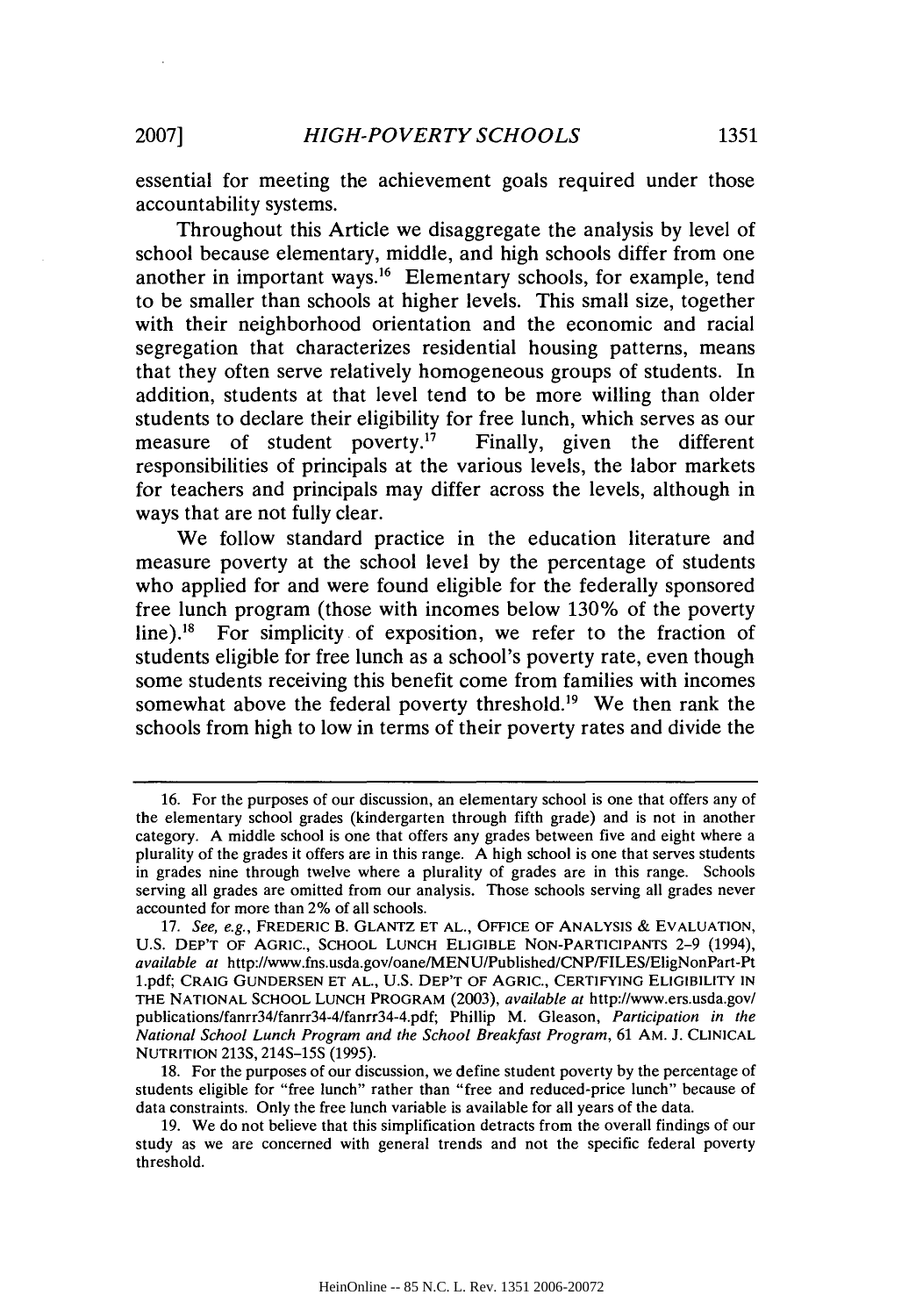schools into quartiles based on the percentage of poor students in the school. We define as "high-poverty schools" those in quartile onein other words, those with the highest poverty rates. Because this is a relative, rather than absolute, definition there is no fixed threshold that distinguishes high-poverty schools at each level. The lowest observed poverty rate for elementary schools in quartile one in 2004 is 60%. The comparable figures are 53% for middle schools and 39% for high schools.

The average measured rates of poverty differ by level of school as shown in Table 1. In this and subsequent tables, we report averages weighted by the size of the school. Hence, the interpretation of the first entry in Table 1 is that about 74% of the schoolmates of the typical student in a quartile one elementary school are receiving free lunch. By construction, the average poverty rates necessarily decline across quartiles. As can be seen, the greatest absolute difference in the average percent poor emerges for elementary schools. For reasons alluded to earlier-small size and reluctance of older students to declare eligibility for free lunch<sup>20</sup>—it is not surprising to find that the average poverty rate in the highpoverty elementary schools exceeds that in the comparable middle and high schools.

| averaged weighted or<br>$5.25$ or $50.1001$ , $60.1001$ |                   |                   |                   |                   |  |
|---------------------------------------------------------|-------------------|-------------------|-------------------|-------------------|--|
| Level of                                                | <b>Ouartile 1</b> | <b>Ouartile 2</b> | <b>Ouartile 3</b> | <b>Ouartile 4</b> |  |
| School                                                  | (high-poverty)    |                   |                   | (low-poverty)     |  |
|                                                         | schools)          |                   |                   | schools)          |  |
| Elementary                                              | 73.9              | 49.3              | 34.6              | 16.8              |  |
| Middle                                                  | 66.4              | 44.2              | 31.9              | 16.6              |  |
| High school                                             | 51.0              | 30.7              | 19.7              | 9.9               |  |

Table 1. Percent Poor by Poverty Quartile and Level of School, 2004.  $(a$  verages weighted by size of school, percent)

Source: See Table **Al.**

Additional information on the characteristics of the schools or students in each quartile is reported in the Appendix (Table Al). As shown there, the schools serving the more advantaged students tend to be larger than the high-poverty schools. Hence, for any level of schooling, if we were to order all students by the poverty rate in each student's school, the median student would be in a school in the third quartile. Also shown in that table is that the average poverty rates are highly correlated with the percent of minority students across quartiles and across levels. The percentages of minorities in the high-

<sup>20.</sup> *See supra* note 17 and accompanying text.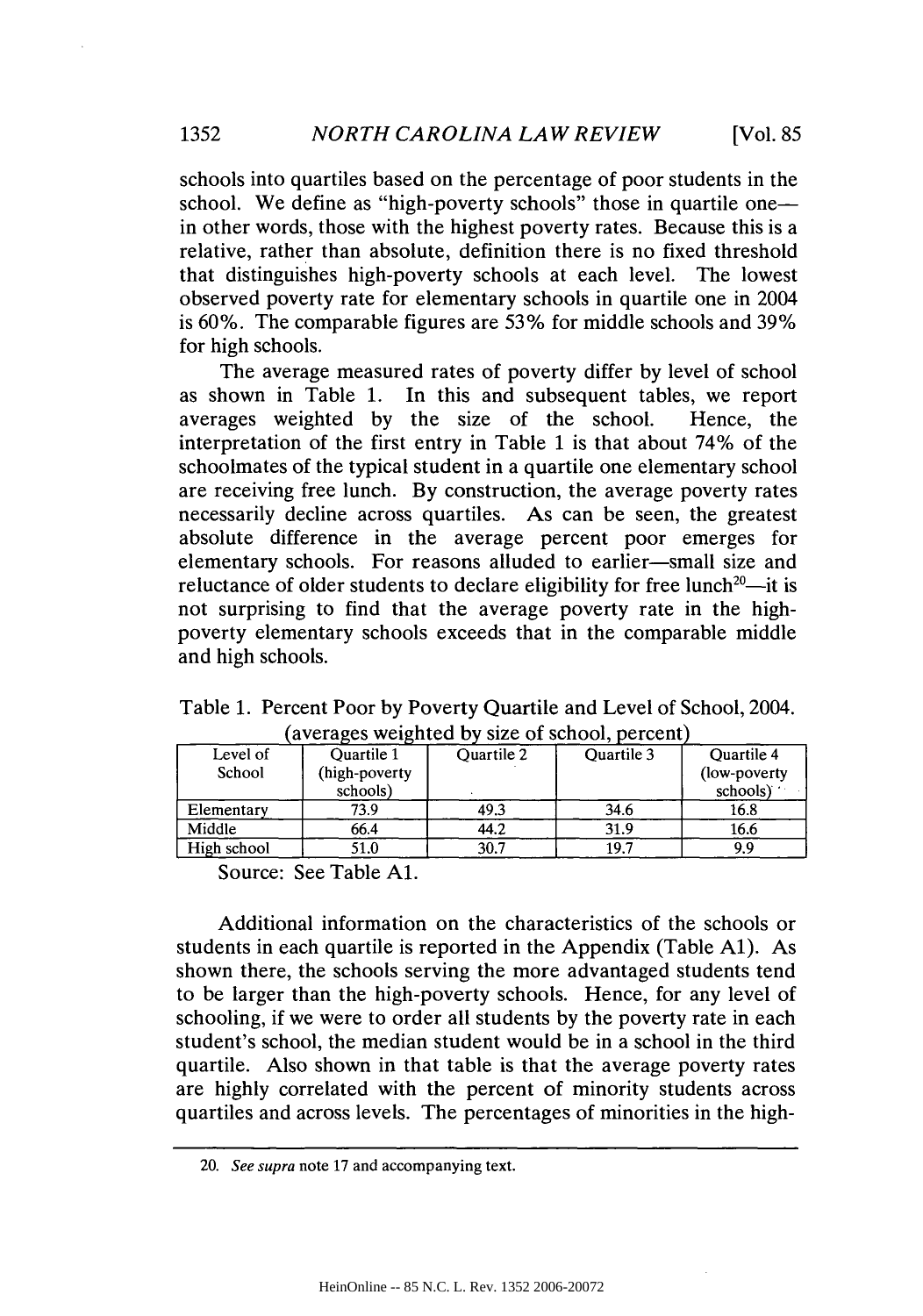poverty (quartile one) schools are 75.4% for elementary schools, 75.2% for middle schools, and 68.4% for high schools.

Emerging from Table 1 is clear evidence of significant polarization of students across schools by their poverty status. Table 2 shows that this polarization of schools by income is greater in 2004 than it was in earlier years. Reported in this table are the average poverty rates for quartile one and quartile four schools, where the quartiles were redefined each year, for 1995, 1999, and 2004. The table shows that the high-poverty schools have become poorer over time, both absolutely and relative to the low-poverty schools. This greater concentration over time of poor students in the high-poverty schools exacerbates the educational challenges facing those schools.

Table 2. Poverty Rates for High- and Low-Poverty Schools, by School Level for Selected Years, 1996-2004.

|                     | Quartile 1 (high- | Quartile 4 (low-          | Difference (quartile |  |  |
|---------------------|-------------------|---------------------------|----------------------|--|--|
|                     | poverty schools)  | poverty schools)          | $1 -$ quartile 4)    |  |  |
|                     |                   |                           | percentage points    |  |  |
|                     |                   | <b>Elementary Schools</b> |                      |  |  |
| 1995                | 62.3              | 16.1                      | 46.2                 |  |  |
| 1999                | 68.2              | 16.9                      | 51.3                 |  |  |
| 2004                | 73.9              | 16.8                      | 57.1                 |  |  |
|                     |                   | Middle Schools            |                      |  |  |
| 1995                | 53.9              | 13.5                      | 40.4                 |  |  |
| 1999                | 57.8              | 15.0                      | 42.8                 |  |  |
| 2004                | 66.4              | 16.6                      | 49.8                 |  |  |
| <b>High Schools</b> |                   |                           |                      |  |  |
| 1995                | 39.0              | 5.6                       | 33.4                 |  |  |
| 1999                | 41.8              | 7.2                       | 34.6                 |  |  |
| 2004                | 51.0              | 9.9                       | 41.1                 |  |  |

(weighted averages, in percent, except where noted)

Source: Calculated by the authors using data from the North Carolina Education Research Data Center.

# II. **PATTERNS** OF TEACHER **AND** PRINCIPAL QUALITY BY POVERTY **QUARTILE**

The central question for this Article is how the quality of teachers and principals in high-poverty schools compares to that in low-poverty schools. Because we have no direct measure of teacher or principal quality, we rely on various indirect measures. In the case of teachers, we focus on the teacher credentials that have emerged in our previous research as statistically significant determinants of student achievement, with full recognition, however, that many other, hard-to-measure characteristics are also important determinants of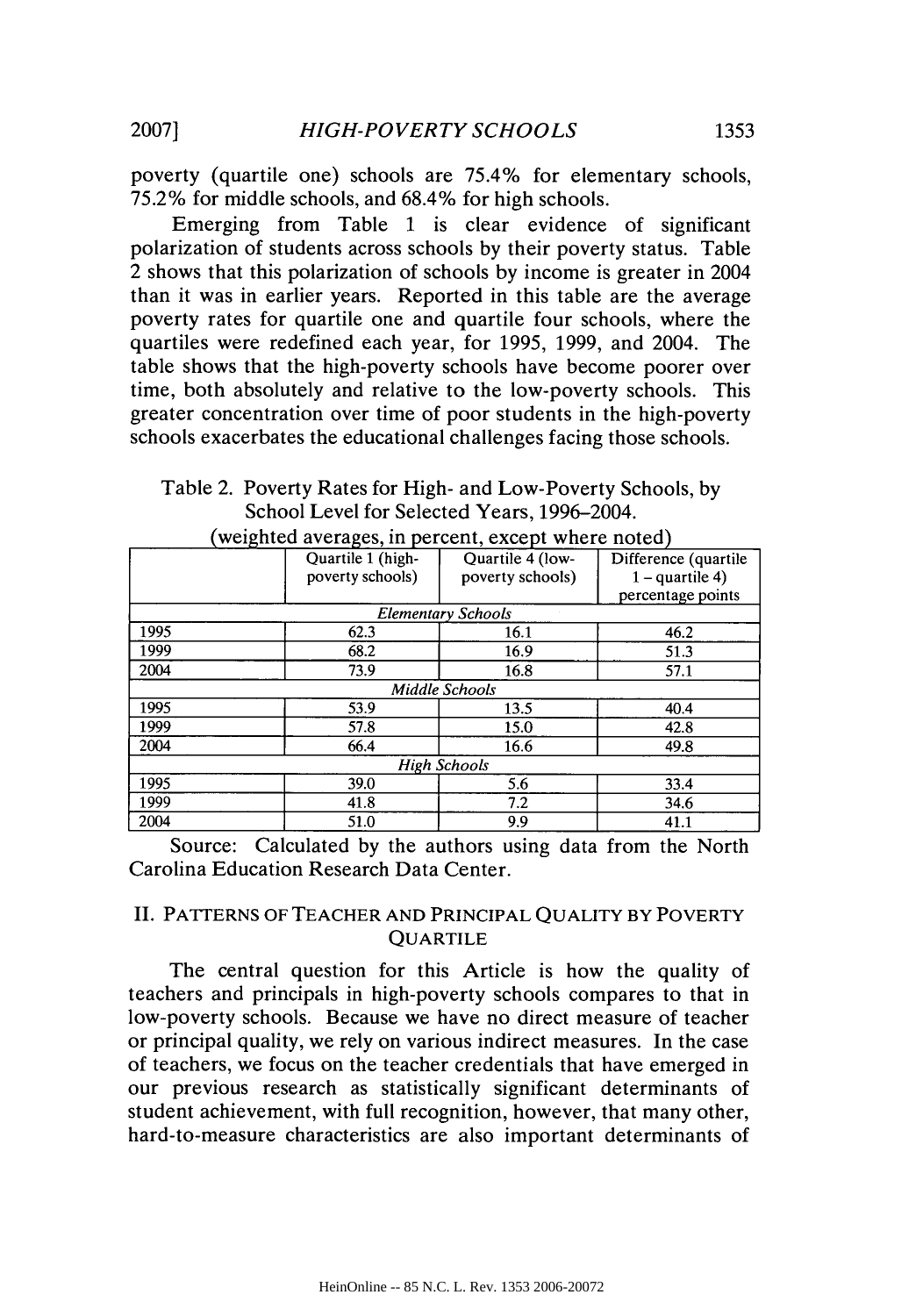teacher quality.<sup>21</sup> For principals, we use a variety of measures that include, but are not restricted to, credentials similar to those for teachers.22

# *A. Patterns of Teacher Qualifications*

The relevant credentials include the experience of teachers, the competitiveness of the undergraduate institutions they attended, their licensure test scores, and whether they are board-certified.<sup>23</sup> Not included in this list is the percentage of teachers who have a master's degree, because we found no evidence that a master's degree credential is associated with student achievement in North Carolina.24

*Experience.* We use as our measure of teacher experience the percentage of teachers with less than three years of experience. We measure experience in this way rather than as the average level of teacher experience in a school because our previous research shows that an additional year of experience in the earlier years of teaching has much larger effects on student achievement than does an additional year for a more experienced teacher. This focus on inexperienced teachers reflects the fact that—no matter how effective such teachers may ultimately become—their inexperience in the early years of their teaching careers typically renders them less effective than their more experienced counterparts. Other things equal, higher percentages of inexperienced teachers indicate a lower-quality teaching staff.

*Quality of Undergraduate Institution.* Available for each teacher is the name of the undergraduate institution from which he or she graduated. Following standard practice in the economics literature on teacher quality, we assign to each institution a competitive ranking

<sup>21.</sup> Charles T. Clotfelter et al., *Teacher-Student Matching and the Assessment of Teacher Effectiveness,* 41 J. HUM. RESOURCES 789, 797-99 (2006) [hereinafter Clotfelter et al., *Teacher-Student Matching];* Charles T. Clotfelter et al., *How and Why Do Teacher Credentials Matter for Student Achievement* 26-28 (Nat'l Bureau of Econ. Research, Working Paper No. 12828, 2007) [hereinafter Clotfelter et al., *How and Why], available at* http://papers.nber.org/papers/w12828. **A** number of studies have attempted to measure teacher quality in a way that accounts for the characteristics of teachers that are hard to measure. *See* Aaronson et al., *supra* note 4, at **29** (concluding that "unobservables" greatly affect teacher quality); Eric **A.** Hanushek et al., *Do Higher Salaries Buy Better Teachers? 3* (Nat'l Bureau of Econ. Research, Working Paper No. 7082, 1999) (arguing that teacher salaries have only a "modest impact" on teacher mobility and student performance); Rockoff, *supra* note 4, at 247-48 (using matched student-teacher panel data in order to identify teacher fixed effects).

<sup>22.</sup> *See infra* Part II.B.

<sup>23.</sup> *See* Clotfelter et al., *Teacher-Student Matching, supra* note 21, at 797.

<sup>24.</sup> *See id.* at 799; Clotfelter et al., *How and Why, supra* note 21, at 27-28.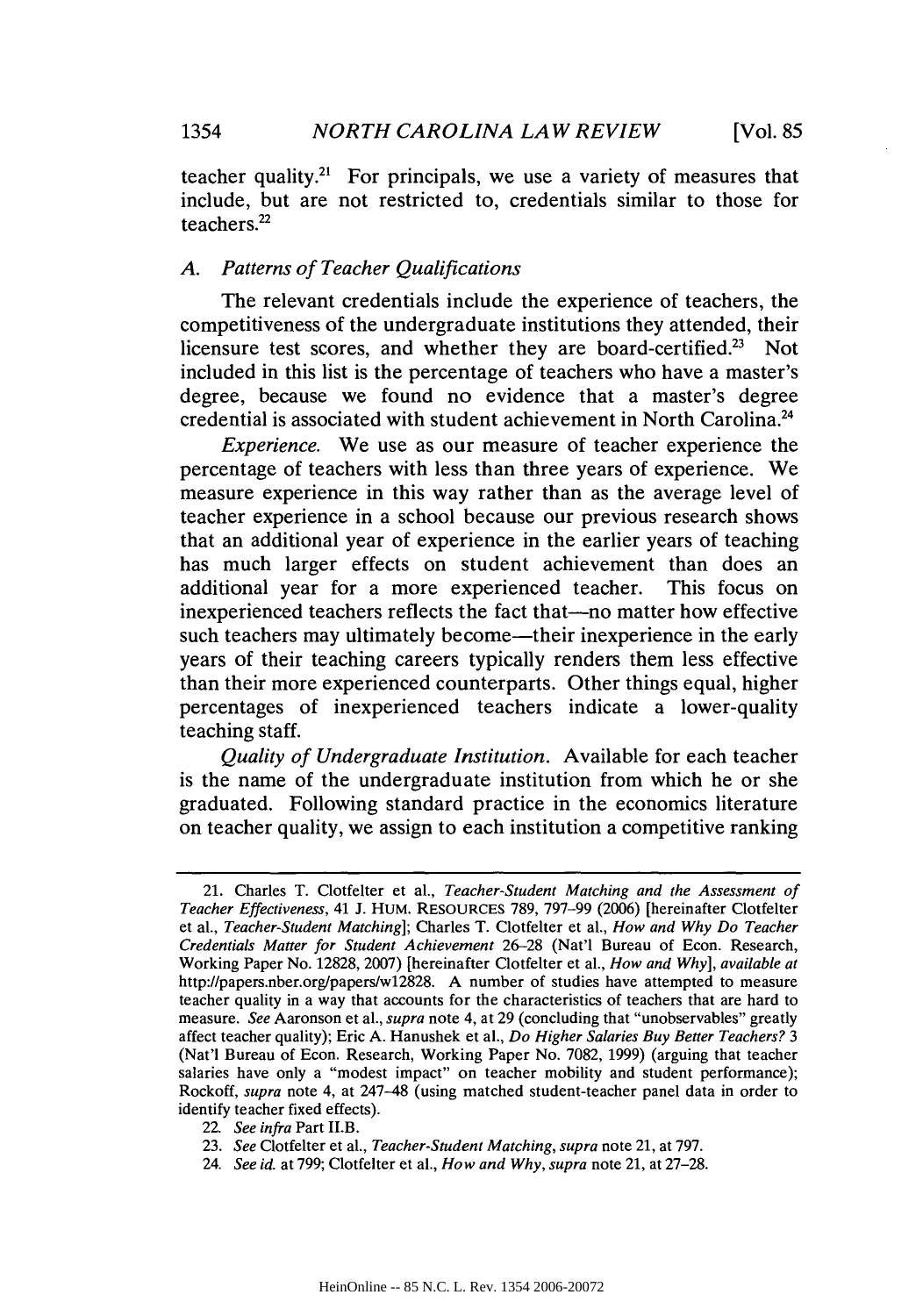based on information for the 1997-98 freshman class from the Barron's College Admissions Selector.<sup>25</sup> Barron's reports six categories<sup>26</sup> which we aggregated to four categories: uncompetitive, competitive, very competitive, and unranked. Many of the state's teacher preparation programs are offered by state institutions in the competitive category. We use as our measure of the quality of the undergraduate institution the percentage of teachers who graduated from uncompetitive institutions. A higher percentage indicates a lower-quality teaching force.

*Licensure Type.* The State of North Carolina has many types of licenses which can be divided into three categories: regular, which includes both initial and continuing licenses; lateral entry; and "other. $"^{27}$  Lateral-entry licenses are issued to individuals who hold at least a bachelor's degree with a minimum 2.5 cumulative G.P.A. and the equivalent of a college major in the area in which they are assigned to teach. $^{28}$  Such teachers must affiliate with a college or university to complete prescribed coursework.<sup>29</sup> Currently the lateralentry licenses are issued for two years and can be renewed for a third year.<sup>30</sup> The "other" category includes a variety of provisional, temporary, and emergency licenses. $31$  We use as our measure of teacher licensure the percentage of teachers who do not have a regular license. A higher percentage indicates a lower-quality teaching force.

*Licensure Test Scores.* Teachers in North Carolina are required to take and receive passing scores on various licensure tests in order to receive a license, with the specific tests depending on the year, the school level, or the subject. $32$  We normalized test scores for each of

28. LICENSURE SECTION, N.C. STATE BD. OF EDUC., LATERAL ENTRY: CRITERIA AND CONDITIONS 1 (2003), http://www.ncpublicschools.org/licensure/pdfs/IS-LE.pdf.

30. *Id.*

32. *See* DEP'T OF PUB. INSTRUCTION, N.C. STATE BD. OF EDUC., POLICY MANUAL (2006), http://sbepolicy.dpi.state.nc.us (follow "NCSBE Policy Manual Table of Contents"

*<sup>25.</sup> See* BARRON'S PROFILES OF AMERICAN COLLEGES 223-34 (Barron's Educ. Series, Inc. ed., 23d ed. 1999).

<sup>26.</sup> *Id.* at 223.

<sup>27.</sup> *See* DEP'T OF PUB. INSTRUCTION, N.C. STATE BD. OF EDUC., POLICY MANUAL (2006), http://sbepolicy.dpi.state.nc.us (follow "NCSBE Policy Manual Table of Contents" hyperlink; then follow "Quality Teachers, Administrators, and Staff" hyperlink; then follow "QP-A" hyperlink; then follow "QP-A-001" hyperlink).

<sup>29.</sup> *Id.*

<sup>31.</sup> *See* DEP'T OF PUB. INSTRUCTION, *supra* note 27 (describing temporary and emergency licenses). Given the requirements of NCLB, as of June 30, 2006, provisional and emergency licenses are no longer being issued in "core academic subjects." North Carolina State Board of Education, SBE Highlights (Feb. 5-6, 2003), http://www.nc publicschools.org/sbehighlights/2003/02highlights.html.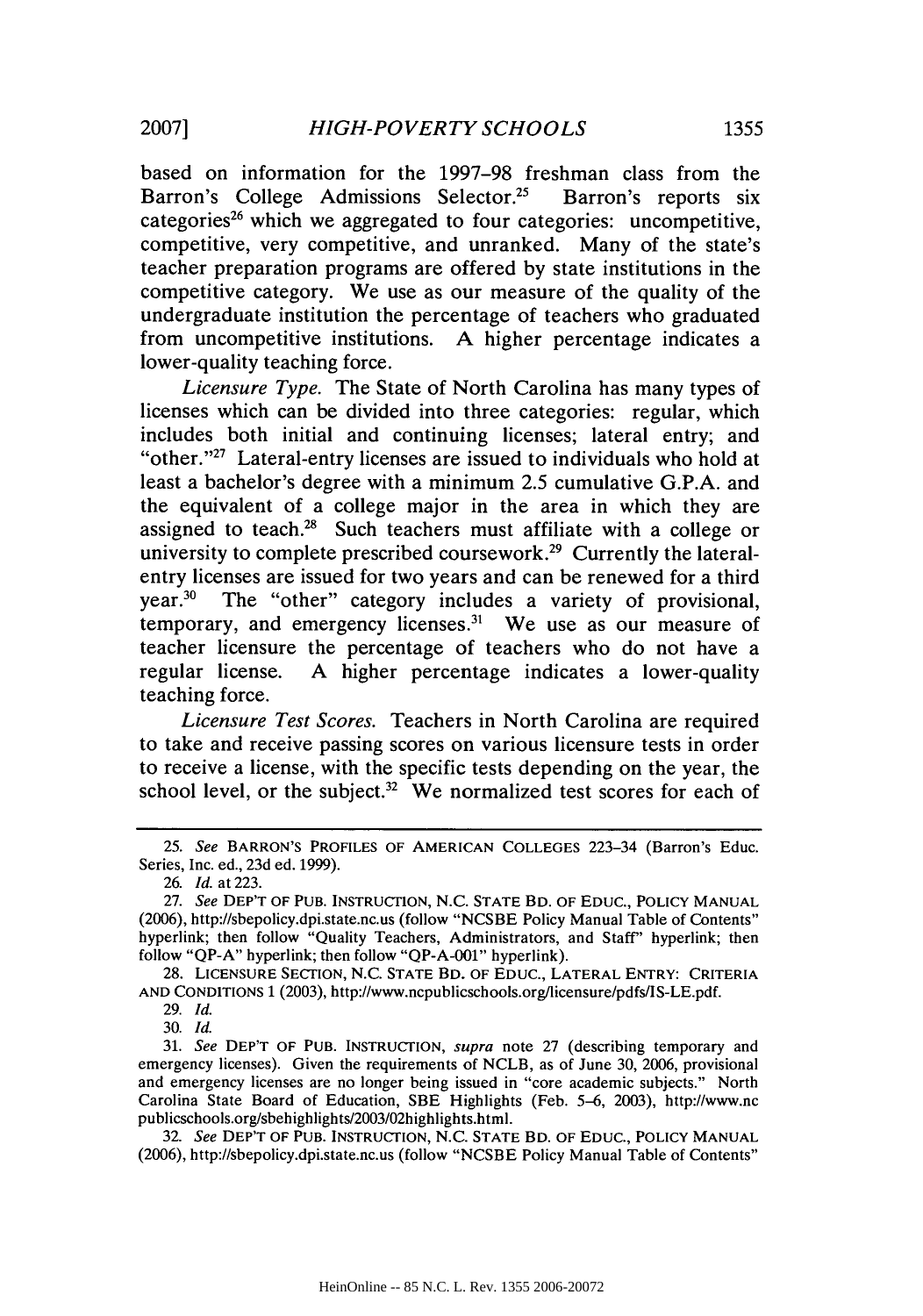the major tests separately for each year the test was administered based on means and standard deviations from test scores for all teachers in our data set so that all licensure tests have a mean of zero and a standard deviation of one. This normalization makes the scores comparable both across years and tests. For teachers with multiple test scores in their personnel files, our teacher test score variable is set equal to the average of all the scores for which we can perform the normalization. Higher average test scores indicate a higher-quality teaching staff.

*National Board Certification.* North Carolina has been a leader in the national movement to have teachers certified by the National Board for Professional Teaching Standards ("NBPTS") and provides an incentive in the form of a  $12\%$  boost in pay for teachers to do so.<sup>33</sup> Such certification, which requires teachers to put together a portfolio and to complete a series of exercises and activities designed to test their knowledge of material for their particular field, takes well over a year. Higher percentages of NBPTS-certified teachers signify a higher-quality teaching staff.

The patterns across poverty quartiles, which are reported in Table 3, are strikingly consistent. In every case, the high-poverty schools have the highest percentages of teachers with little experience, who have graduated from less competitive undergraduate institutions, and who have nonregular licenses relative to schools in the other poverty quartiles. These higher percentages imply that the high-poverty schools have teachers with weaker average qualifications. Consistent with those patterns, average teacher test scores are also the lowest in the high-poverty schools, as are their shares of NBPTS-certified teachers.

The consistency of the patterns leaves no doubt that students in the high-poverty schools are taught by teachers with lower qualifications than those in the lower-poverty schools. Moreover, in many cases the differences are large. Consider, for example, the distribution of NBPTS-certified teachers. While 3.9% of the teachers in high-poverty high schools are NBPTS certified, more than double that percent are NBPTS-certified in the schools serving the most advantaged students.

hyperlink; then follow "Quality Teachers, Administrators, and Staff" hyperlink; then follow "QP-A" hyperlink; then follow "QP-A-003" hyperlink).

<sup>33.</sup> Department of Public Instruction, North Carolina State Board of Education, National Board Certification, http://www.ncpublicschools.org/recuritment/nationalboard certification (last visited May 3, 2007).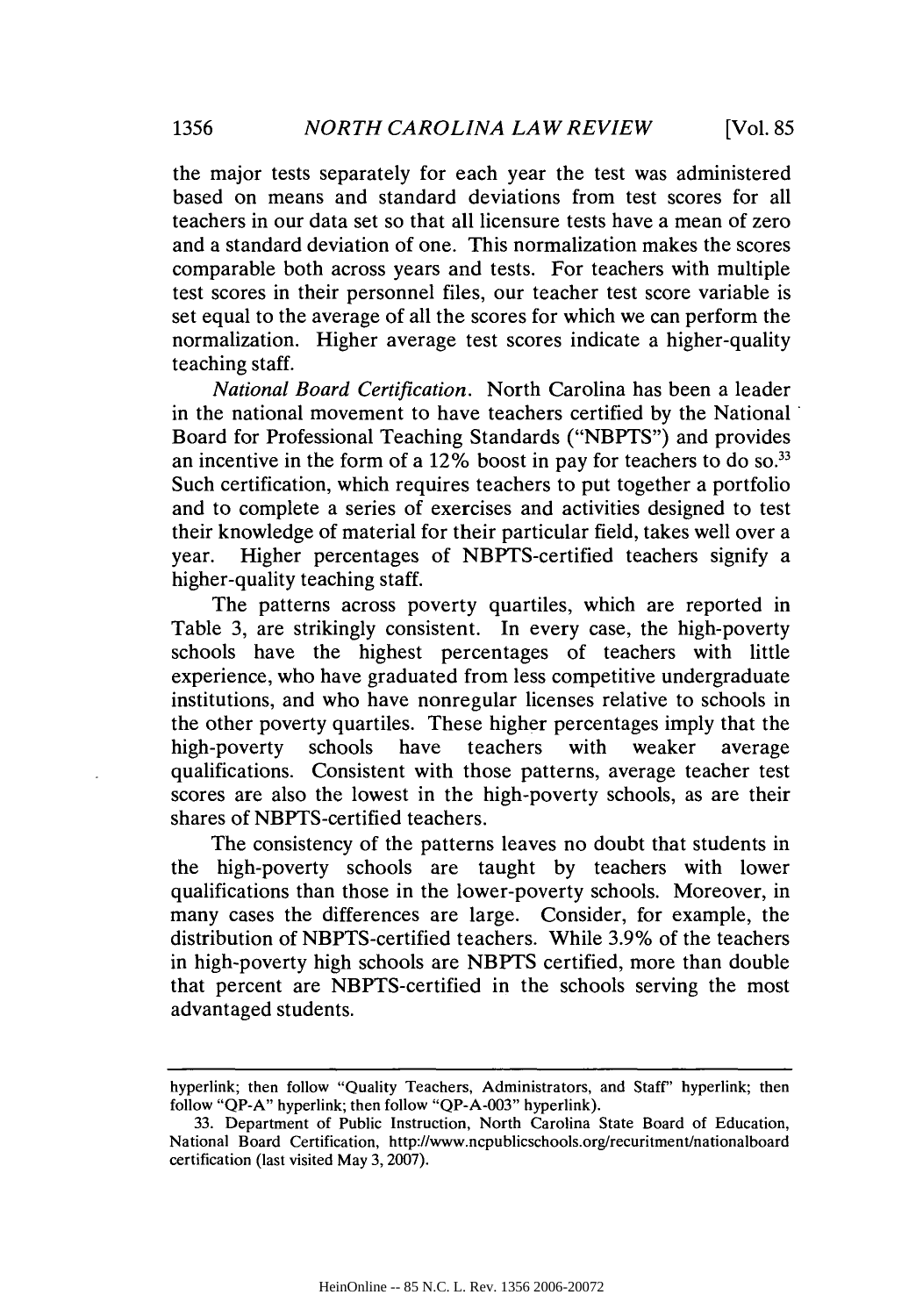# Table 3. Credentials of Teachers by Level of School and by Poverty Quartile, 2004.

(averages weighted **by** number of teachers in each school; percent except where noted)

| <b>Teacher Credential</b>                        | <br><b>Ouartile 1</b><br>(High-poverty<br>schools) | Quartile 2                | Quartile 3 | Quartile 4<br>(Low-poverty<br>schools) |
|--------------------------------------------------|----------------------------------------------------|---------------------------|------------|----------------------------------------|
|                                                  |                                                    | <b>Elementary Schools</b> |            |                                        |
| Less than three years<br>experience              | 18.7                                               | 16.2                      | 14.8       | 13.3                                   |
| Less competitive<br>undergraduate<br>institution | 25.9                                               | 21.9                      | 19.0       | 15.4                                   |
| Non-regular license                              | 9.6                                                | 6.4                       | 5.0        | 4.8                                    |
| Test scores (average)                            | $-0.138$                                           | $-0.011$                  | 0.053      | 0.115                                  |
| Board-certified                                  | $\overline{4.7}$                                   | $\overline{7.2}$          | 7.8        | 9.9                                    |
|                                                  |                                                    | <b>Middle Schools</b>     |            |                                        |
| Less than three years<br>experience              | 24.6                                               | 19.2                      | 15.1       | 13.9                                   |
| Less competitive<br>undergraduate<br>institution | 26.3                                               | 22.7                      | 17.5       | 16.4                                   |
| Nonregular license                               | 23.4                                               | 15.3                      | 10.7       | 10.7                                   |
| Test scores (average)                            | $-0.160$                                           | $-0.056$                  | 0.026      | 0.061                                  |
| Board-certified                                  | 3.2                                                | 4.8                       | 7.2        | 9.2                                    |
|                                                  |                                                    | <b>High Schools</b>       |            |                                        |
| Less than three years<br>experience              | 17.3                                               | 15.2                      | 13.4       | 14.6                                   |
| Less competitive<br>undergraduate<br>institution | 27.4                                               | 19.6                      | 15.4       | 14.2                                   |
| Nonregular license                               | 20.5                                               | 17.7                      | 14.1       | 13.3                                   |
| Test scores (average)                            | $-0.057$                                           | 0.032                     | 0.105      | 0.117                                  |
| Board-certified                                  | 4.1                                                | 7.9                       | 9.4        | 9.9                                    |

Source: Calculated **by** the authors using data from the North Carolina Education Research Data Center.

Figure 1 displays the patterns for one of the credentials-teacher test scores-across the poverty quartiles for all three levels. The figure dramatically depicts how much lower the test scores of the teachers in the high-poverty schools are relative to the average of test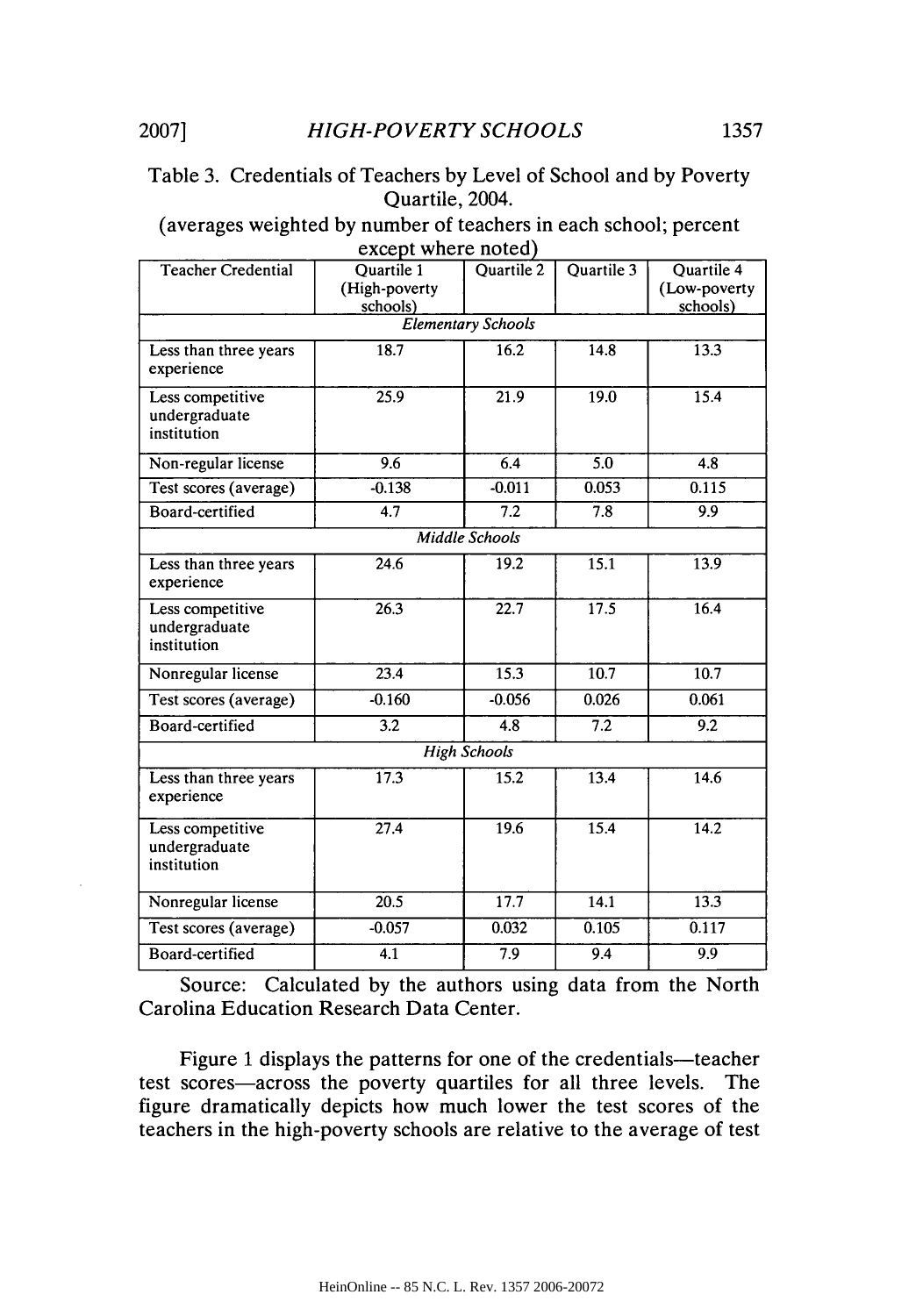scores of all teachers (denoted by zero) and relative to those of teachers in each of the higher quartiles.

These patterns are not unique to 2004. Table 4 illustrates the patterns at five-year intervals for one of the credentials—the percentage of inexperienced teachers. For simplicity, the table percentage of inexperienced teachers. includes just the high- and low-poverty schools. In nearly all cases, the difference between the high- and low-poverty schools is positive, indicating that—for each year—more of the teachers in the highpoverty schools were inexperienced than in the more affluent schools.

The proportions of inexperienced teachers in high-poverty schools rose noticeably between 1995 and 1999 but then declined somewhat in the following five years—a pattern that also emerges for the more affluent schools. The net effect of these changes, as shown in the final column, is rising differentials across quartiles for the elementary and middle schools, but a more mixed trajectory at the high school level. At all three levels, however, the differences between the percentages of inexperienced teachers in the high- and low-poverty schools have increased over the ten-year period to the disadvantage of the students in the high-poverty schools.



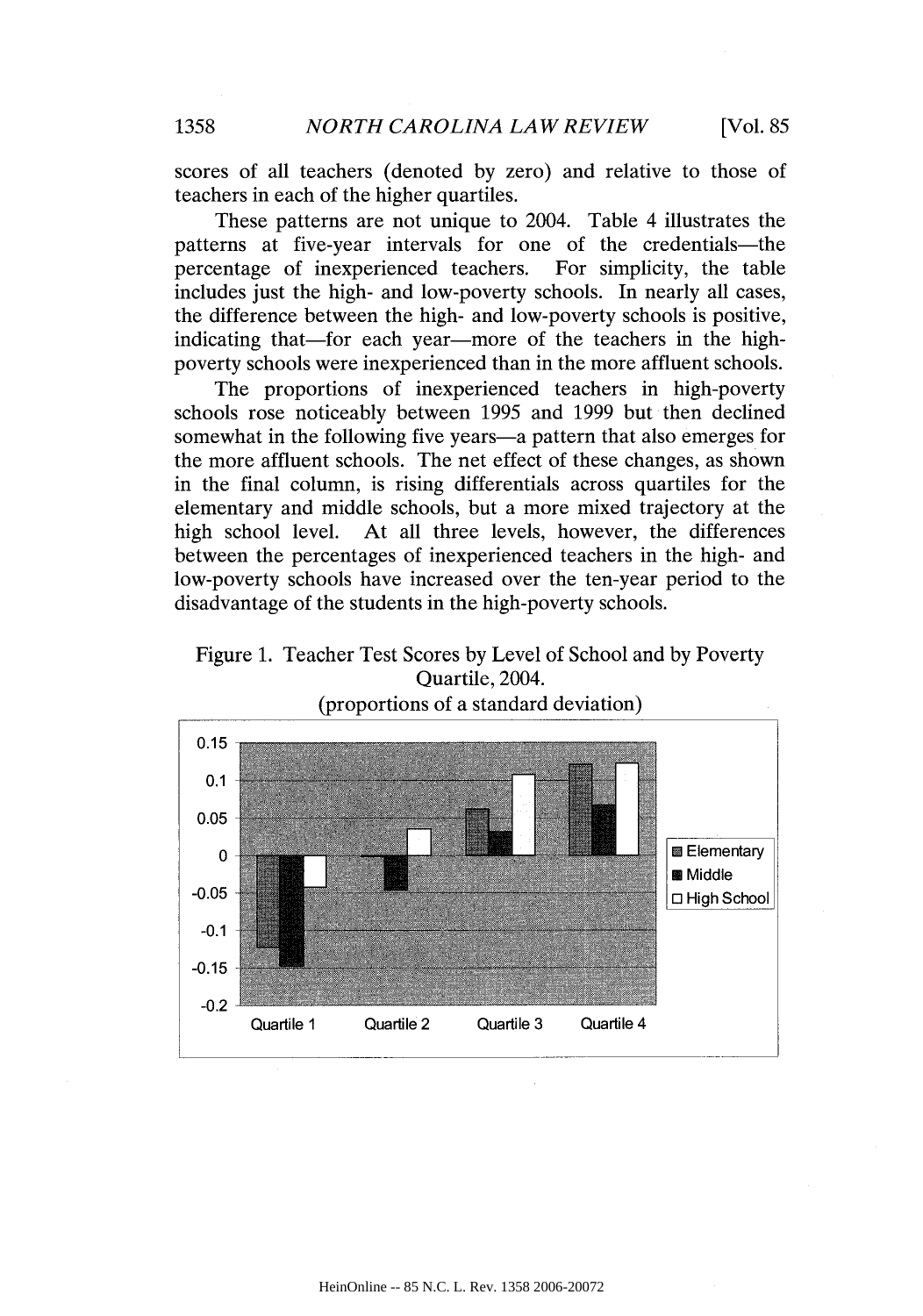Table 4. Teachers with Less than Three Years of Experience, Highand Low-Poverty Schools, by School Level, Selected Years, 1995- 2004.

|      | Quartile 1 (high-<br>poverty schools) | Quartile 4 (low-<br>poverty schools) | Difference (quartile 1 –<br>quartile 4) percentage<br>points |
|------|---------------------------------------|--------------------------------------|--------------------------------------------------------------|
|      |                                       | <b>Elementary Schools</b>            |                                                              |
| 1995 | 17.4                                  | 14.5                                 | 2.9                                                          |
| 1999 | 21.5                                  | 16.2                                 | 5.3                                                          |
| 2004 | 18.7                                  | 13.2                                 | 5.4                                                          |
|      |                                       | Middle Schools                       |                                                              |
| 1995 | 19.5                                  | 16.4                                 | 3.2                                                          |
| 1999 | 26.0                                  | 18.8                                 | 7.2                                                          |
| 2004 | 24.6                                  | 13.9                                 | 10.7                                                         |
|      |                                       | High Schools                         |                                                              |
| 1995 | 13.4                                  | 14.0                                 | $-0.5$                                                       |
| 1999 | 18.7                                  | 15.5                                 | 3.2                                                          |
| 2004 | 17.2                                  | 14.5                                 | 2.7                                                          |

#### (weighted average in percent, except where noted)

**Carolina Education Research Data Center.** Source: Calculated by the authors using data from the North

Note: Due to rounding, the figures in the "Difference" column may not exactly correspond to the differences of the figures in the "Quartile 1" and "Quartile 4" columns.

#### *B. Patterns of Principal Quality*

Measuring the quality of principals is more challenging because there is no body of empirical literature comparable to that for teachers that links the measurable credentials of principals to gains in student achievement. Moreover, any relationship between the quality of principals and student achievement is less direct than that applying to teachers. Our strategy is to use a range of measures, some of which are comparable to those for teachers and others of which are more closely related to the leadership skills of the principal. The following are proxies for principal quality.

*Principal Test Scores.* Our data show that the vast majority of principals in the State of North Carolina have Praxis  $II<sup>34</sup>$  exams on record in the areas in which they taught before moving into administration. We normalized the test scores to make them comparable across years and across tests. Most of those who were licensed as teachers in the late 1980s and 1990s also have National

<sup>34.</sup> Praxis II is an assessment that tests "knowledge of specific subjects that K-12 educators will teach, as well as general and subject-specific teaching skills and knowledge." Praxis II Overview, http://www.ets.org/praxis/prxaboutII.html (last visited May 3, 2007).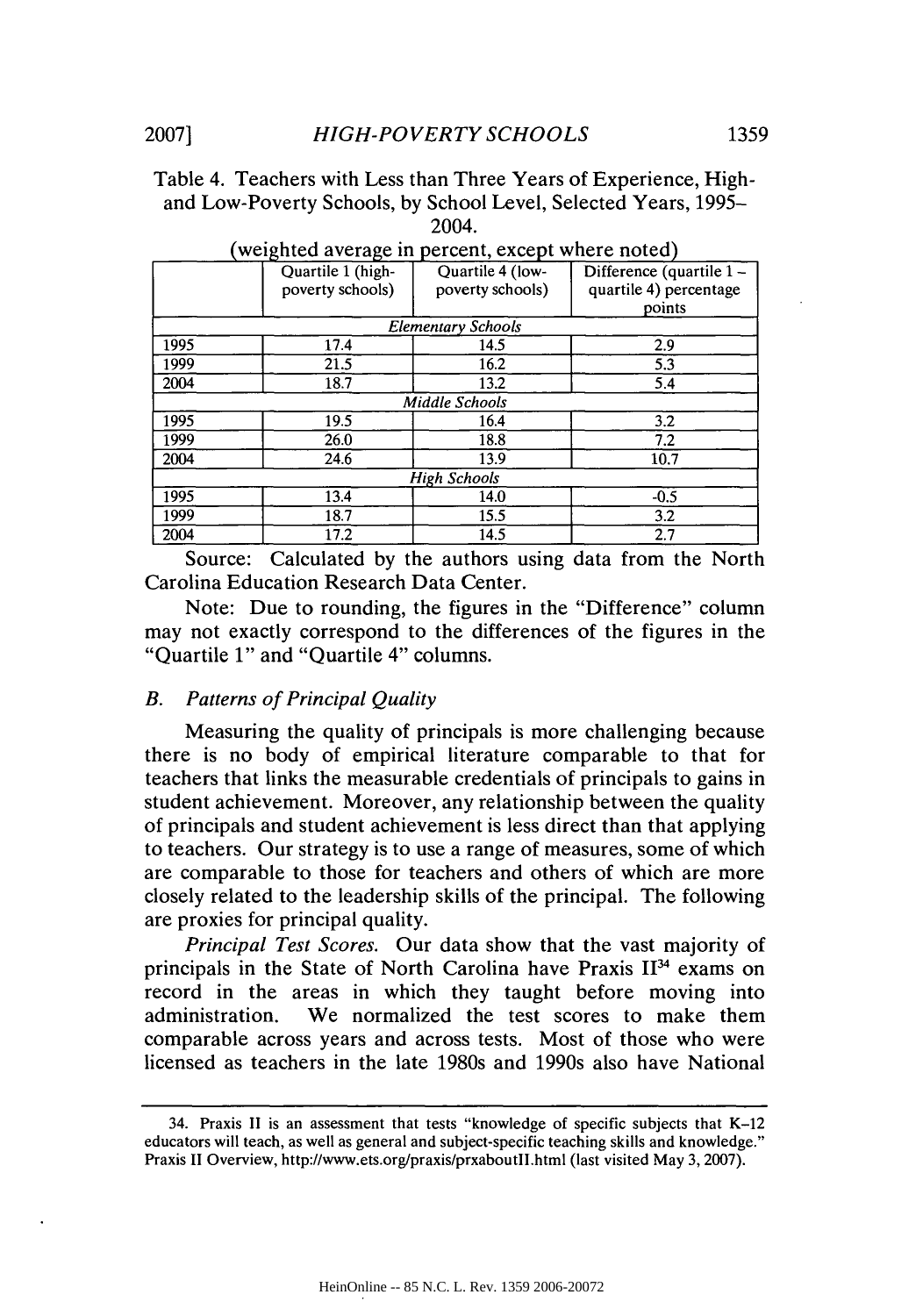Teacher's Examination ("NTE") scores on file, which we also standardized across years. Since 1997, principals have been required to pass a standardized test of basic leadership skills, the School Leaders Licensure Assessment ("SLLA").<sup>35</sup> Hence we also use these scores, in normalized form, for the principals for whom they are available.

*Competitiveness of the Principal's Undergraduate Institution.* Following the procedure we used for the teachers, we categorized the institutions using the Barron's ratings. A principal who attended a highly competitive institution might be expected to exhibit greater ambition and focus, greater intelligence, or more monetary or political resources than a principal who attended a less competitive college.

*Principal Experience.* Although we do not know when principals first became principals, we do have information on when they first were licensed as assistant principals. From that, we can calculate the years that they have been school administrators. The greater familiarity with procedures that comes with more administrative experience might be expected to make a principal more effective. Additionally, if a principal remains in administration over a long period of time, that could potentially indicate success in the job.

*Principal Leadership Rating.* In 2002 the Governor's office administered a survey of teacher working conditions  $("TWC")$ .<sup>36</sup> From the results of this extensive survey, we used factor analysis to construct a leadership factor rating for each teacher-respondent and averaged those ratings by school. The items correlating most highly with the leadership factor were those asking teachers to assess the school leader's vision for the school, responsiveness to concerns about leadership, and the general strength of leadership.<sup>37</sup> Because the survey was administered only once, it provides a measure of leadership quality just for the set of principals who were teaching in that year.

<sup>35.</sup> *See* DEP'T OF **PUB.** INSTRUCTION, *supra* note 32.

<sup>36.</sup> *See* **EDUC. OFFICE, OFFICE** OF THE GOVERNOR OF N.C., NC TEACHER WORKING **CONDITIONS** SURVEY (2002), http://www.governor.state.nc.us/Office/ Education/TeacherWorkingConditions Survey.asp.

<sup>37.</sup> Justin Wheeler, An Analysis of Principal Turnover, Distribution, and Effectiveness in the State of North Carolina 7,  $29-30$  (Apr. 21, 2006) (unpublished master's project, Duke University) (on file with the North Carolina Law Review). For more details on the construction of the leadership ratings, see *id.* The measure appears to be moderately reliable, but is not available for all schools because of nonresponse. Moreover, average leadership ratings differed systematically by the characteristics of the school. *Id.*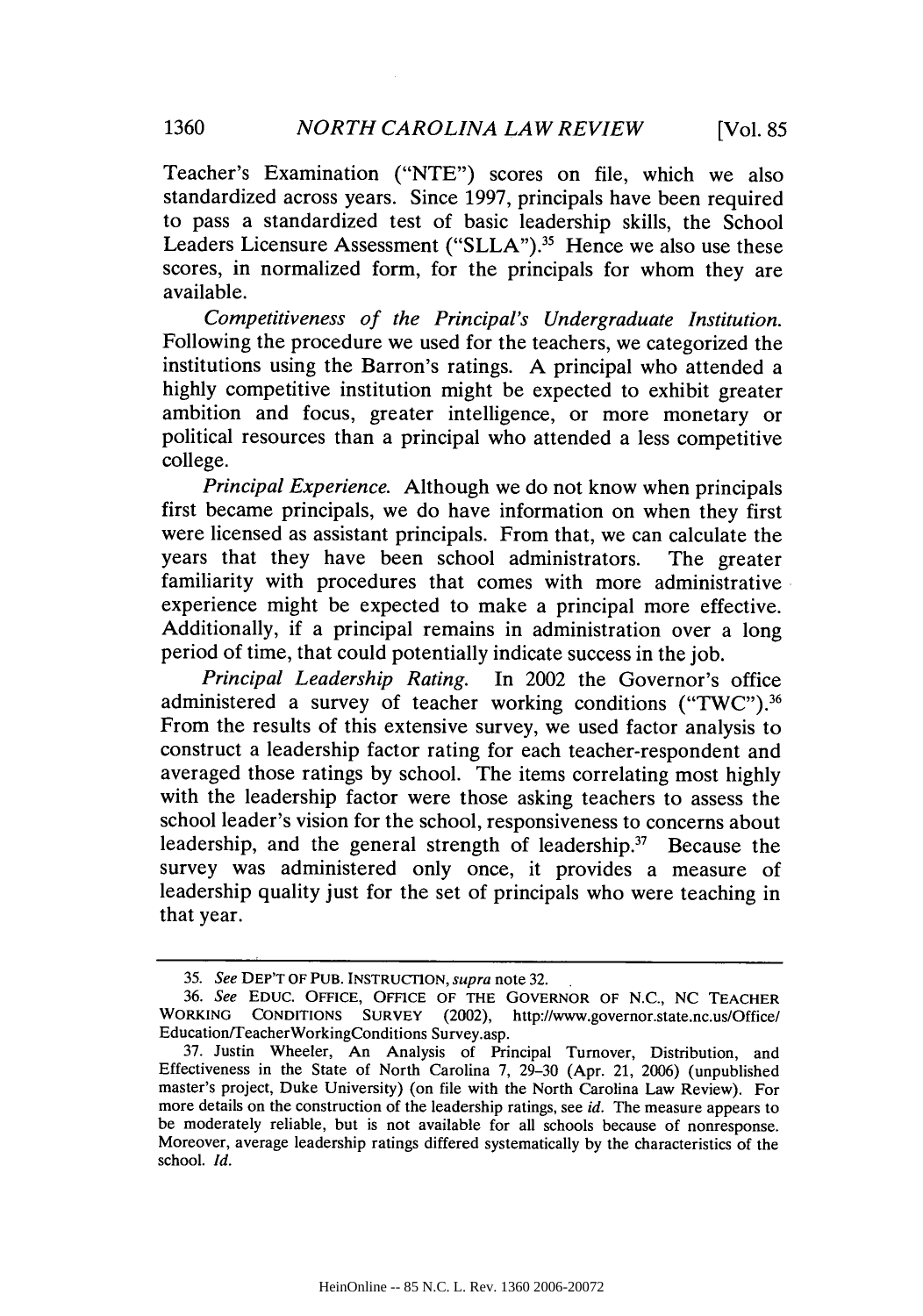The patterns across poverty quartiles for all levels in 2004 are reported in Table 5. Included with each entry is the number of principals in the sample. These sample sizes differ because of missing data for large numbers of principals for some of the measures. The data are most complete for the Praxis II scores, tenure in the school, and the two measures of the undergraduate college. For all but the last row, higher numbers represent higher quality.

| weighted averages, sample sizes in parentheses) |                   |                   |                   |                         |
|-------------------------------------------------|-------------------|-------------------|-------------------|-------------------------|
|                                                 | <b>Ouartile 1</b> | <b>Ouartile 2</b> | <b>Ouartile 3</b> | <b>Ouartile 4</b>       |
|                                                 | (high-poverty)    |                   |                   | (low-poverty)           |
|                                                 | schools)          |                   |                   | schools)                |
| Praxis score                                    | $-0.29(465)$      | 0.08(487)         | 0.18(500)         | 0.21(435)               |
| NTE score                                       | $-0.37(284)$      | $-0.04(322)$      | 0.13(332)         | 0.26(283)               |
| <b>SLLA</b> score                               | $-0.14(94)$       | 0.23(89)          | 0.55(87)          | 0.14(52)                |
| Leadership                                      | $-0.19(216)$      | 0.04(232)         | 0.05(260)         | 0.05(227)               |
| rating                                          |                   |                   |                   |                         |
| Tenure in<br>the                                | 3.74(480)         | 4.08(505)         | 4.00(514)         | 4.20(444)               |
| school (years)                                  |                   |                   |                   |                         |
| Competitive                                     | 0.13(469)         | 0.17(497)         | 0.18(505)         | 0.23(433)               |
| undergraduate                                   |                   |                   |                   |                         |
| institution                                     |                   |                   |                   |                         |
| (proportion)                                    |                   |                   |                   |                         |
| Less                                            | 0.35(469)         | 0.27(497)         | 0.19(505)         | $\overline{0.19}$ (433) |
| competitive                                     |                   |                   |                   |                         |
| undergraduate                                   |                   |                   |                   |                         |
| institution                                     |                   |                   |                   |                         |
| (proportion)                                    |                   |                   |                   |                         |

Table 5. Proxies for Principal Quality by Poverty Quartile, All Levels, 2004.  $\frac{1}{2}$  weighted averages, sample sizes in partnerships  $\frac{1}{2}$ 

Source: Calculated by the authors using data from the North Carolina Education Research Center.

Despite the differing sample sizes and nature of the measures, the patterns are very consistent across poverty quartiles. For the three test measures at the top of the table, the average test scores in the high-poverty schools are below the statewide average of zero. That is also true for the leadership rating. The comparable measures in the low-poverty schools are all higher-with the difference ranging from about 0.3 to 0.5 standard deviations. The only difference that is not statistically significant across the quartiles is the principal's tenure at the school. The final two rows show that the principals in highpoverty schools are less likely to have attended a competitive undergraduate institution and more likely to have come from a less competitive institution. Thus, regardless of the measure used, the principals in the high-poverty schools consistently score worse on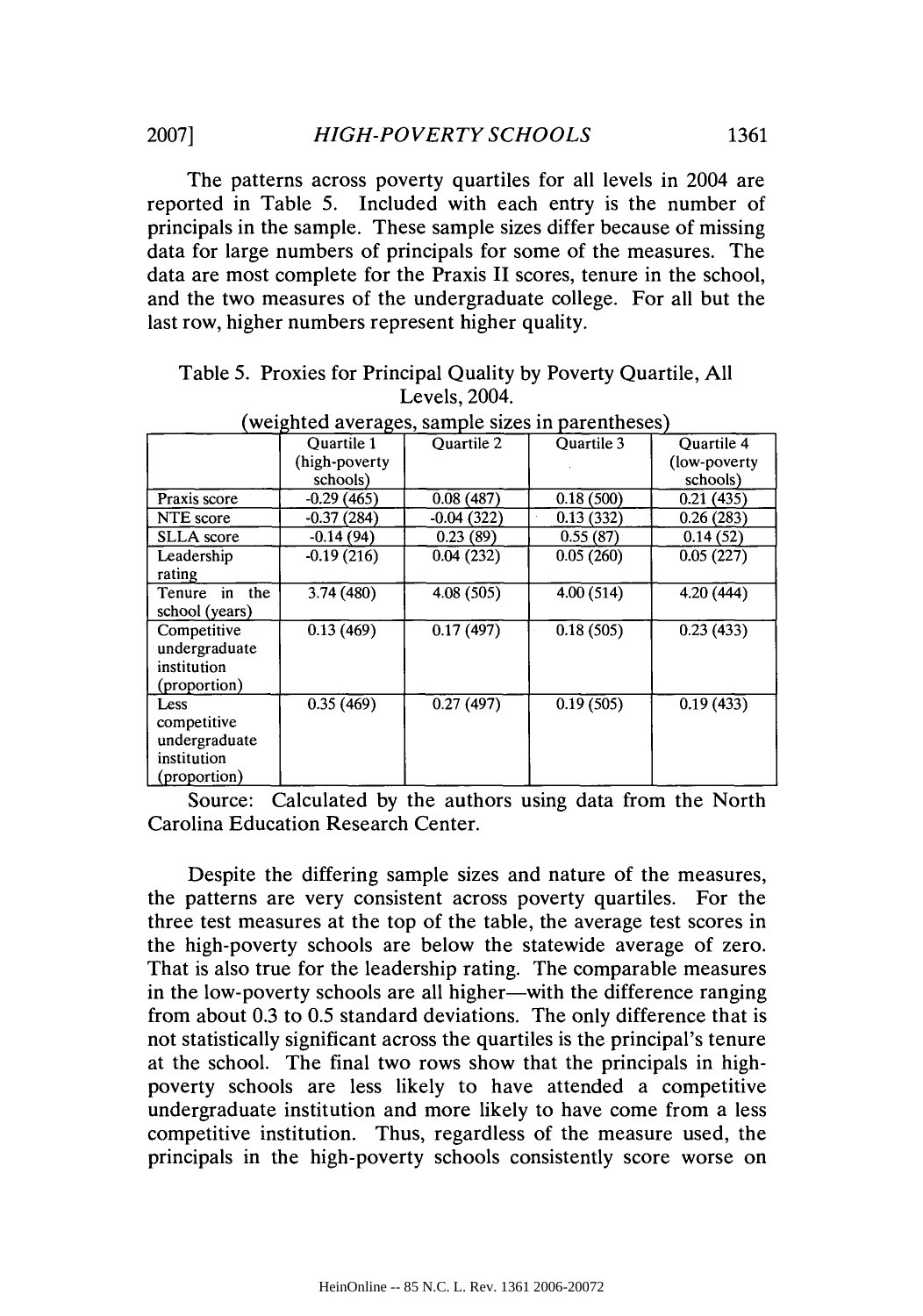these numerical quality measures than those in the more affluent schools.

The patterns for three of the measures are shown in Figure 2. As we show later, the distribution across quartiles for these three measures for the sub-sample of new principals is similar to this distribution.

Figure 2. Qualifications of All Principals Across Schools, Grouped by Quartile of Student Poverty, All Levels, 2004.



#### III. EXPLAINING THE PATTERNS

Much has been written about why such patterns emerge for teachers, but less has been written for principals. $^{38}$  The main story for teachers is based on the normal functioning of teacher labor markets.

<sup>38.</sup> *See, e.g.,* Clotfelter et al., *supra* note 1, at 381-85; Lankford et al., *supra* note 1, at *53-55. See generally* BETTS ET AL., *supra* note 1, at iv (concluding "that schools with larger populations of economically disadvantaged students have fewer teaching resources" and "that differences in the socioeconomic background of students explain most of the variation in student achievement").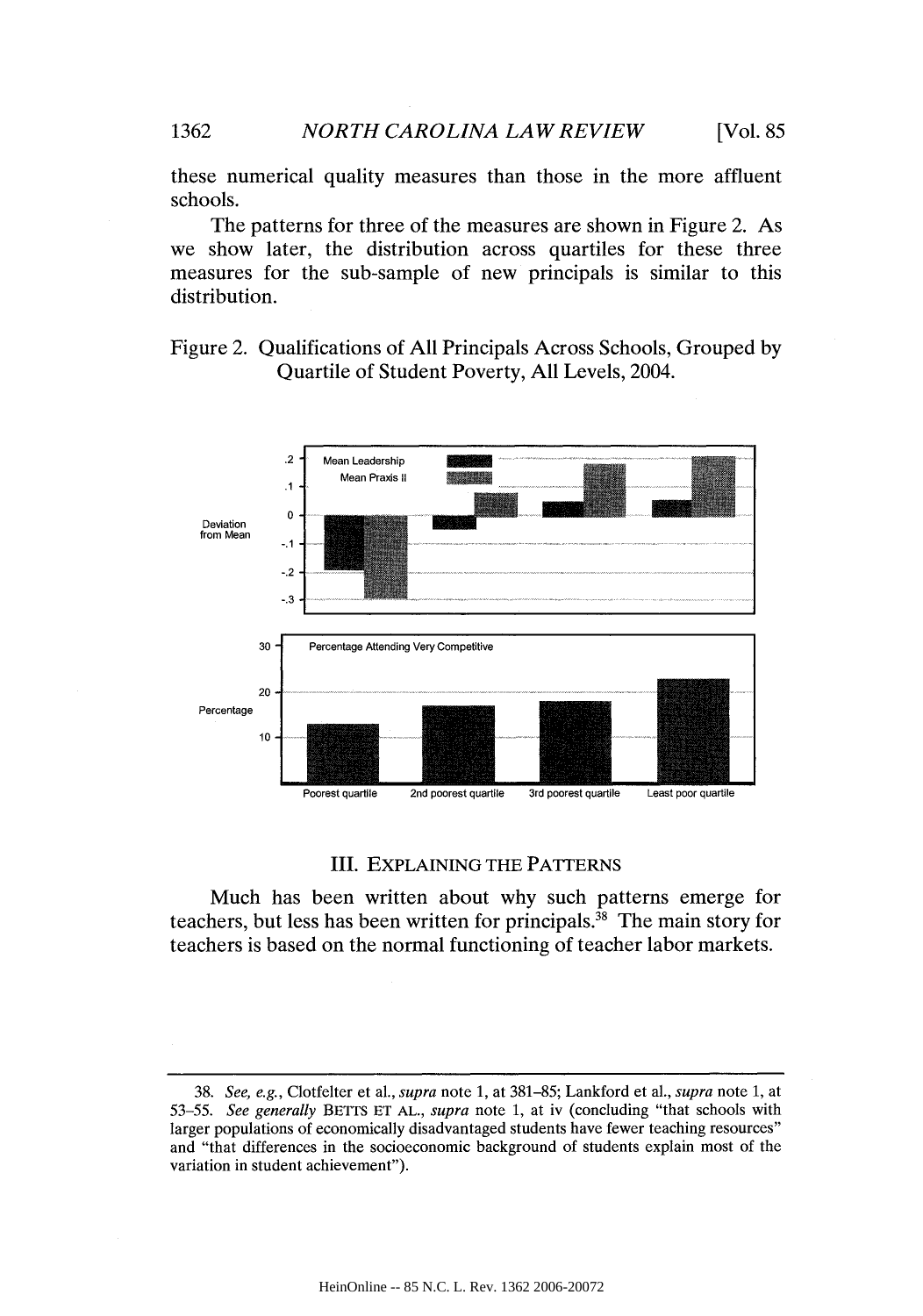#### *A. Teacher Turnover and Movement*

One part of the story is what happens within districts. Teachers presumably care about both money and working conditions when they are making employment decisions, and among the factors that can affect working conditions are the characteristics of a school's students. To the extent that low-income students come to school less ready to learn and with weaker educational support at home than those from more advantaged backgrounds, teachers may well perceive that schools with large proportions of students from poor families offer harsher working environments than those schools serving more advantaged students. This perception, combined with the fact that teacher salary schedules are usually uniform within each district, implies that teachers tend to prefer to teach in schools serving more advantaged students than in schools with large proportions of low-income students.<sup>39</sup> Thus, within a district, there is a tendency to trade up—that is, for existing teachers to transfer out of the highpoverty schools and to move to the more advantaged schools. The potential for them to do so will vary across districts depending on the openings in the more advantaged schools and the nature of the internal transfer policy. In most cases, teachers within the system are given priority over new teachers when openings arise.<sup>40</sup> As a result of these policies, any new teachers that the district hires are more likely to end up in the high-poverty schools where there are openings. To the extent that the new hires are novice teachers, the effect is to put the least experienced teachers in the schools with the harshest working conditions.

The story across districts is similar except for the role of salary differentials. Even though North Carolina has a single statewide teacher salary schedule, the addition of discretionary salary supplements at the local level means that salary schedules differ across school districts.<sup>41</sup> To the extent that teachers are sufficiently

<sup>39.</sup> A recent careful analysis of teacher turnover in Georgia confirms the greater tendency of teachers to leave high-poverty schools than other schools. *See* Benjamin P. Scafidi et al., *Race, Poverty, and Teacher Mobility,* ECON. OF EDUC. REV. (forthcoming 2007 or 2008) (manuscript at 6, on file with the North Carolina Law Review). The authors conclude, however, that the driving force is the race of the students in those schools rather than their poverty status. *See id.* at 2-3.

<sup>40.</sup> This unwritten procedure emerged clearly from a series of informal case studies of school district personnel policies in North Carolina undertaken by the authors in 2000 and 2001.

<sup>41.</sup> Teach4NC.org, Frequently Asked Questions, http://teach4nc.org/faqs/#salaries (last visited May 3, 2007). For state salary schedules, local salary supplements, and the state salary manual, see Public Schools of North Carolina, Salary Guides, http://www.nc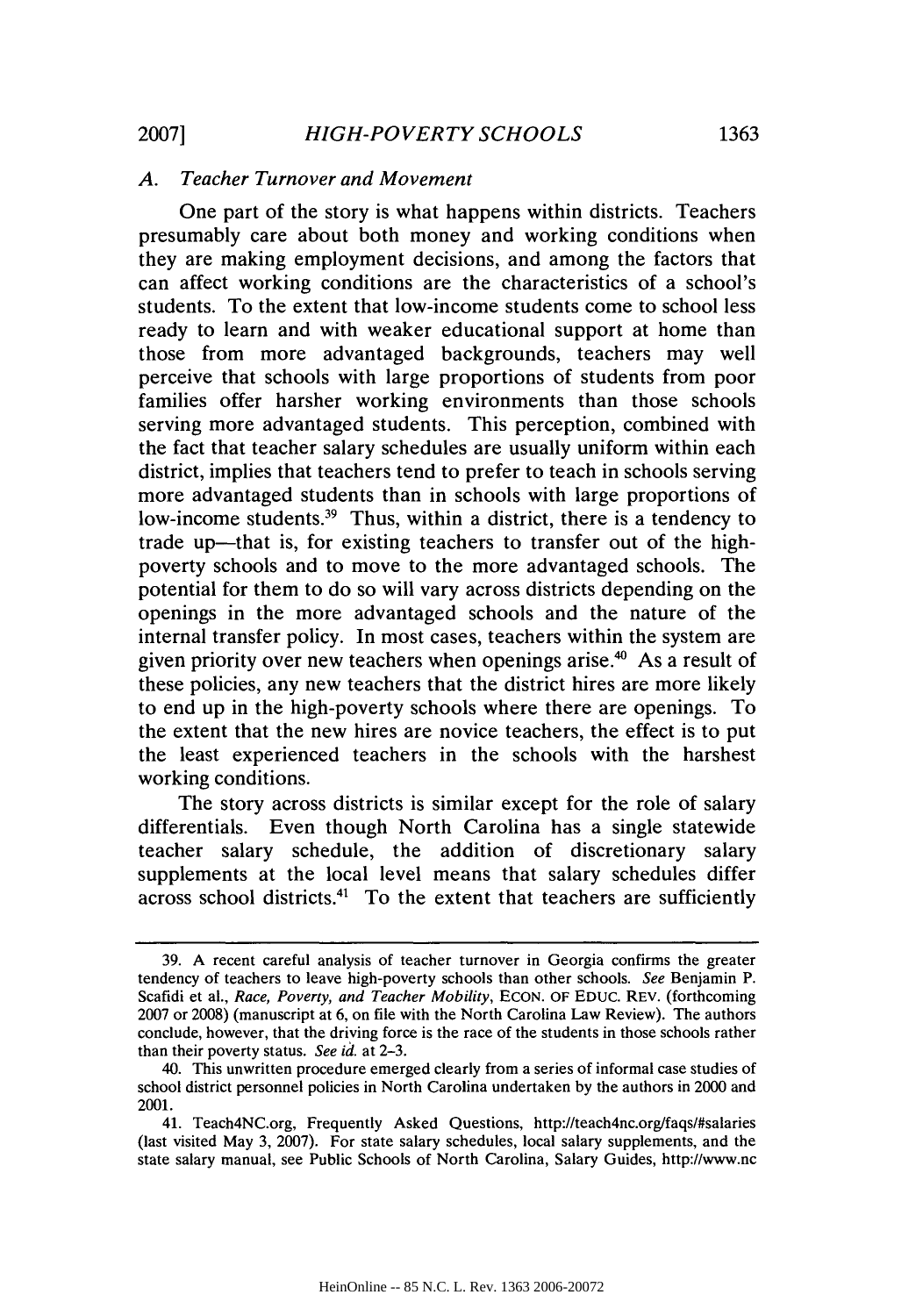mobile to have options in more than one district, we would expect them to move away from lower-paying districts in favor of more generous districts-all other factors, including working conditions, held constant.

Tables 6, 7, and 8 provide evidence in support of various parts of this standard story. Table 6 reports turnover rates-defined as the number of new teachers as a percentage of all teachers in each school—and the percentages of the newly hired teachers who have no experience, by poverty quartile. At all three levels, the patterns are as predicted: the high-poverty schools have higher turnover rates and higher proportions of novice teachers. The differences across poverty quartiles are particularly large at the middle school level. In those schools, the turnover rate of 26.6% in the high-poverty schools exceeds that in the low-poverty schools by more than 40%. Further, more than one-third of the newly hired middle school teachers have no experience. Once again these patterns are not unique to 2004. The patterns are essentially similar for every year from 1996 to 2004, with both the turnover rate and the percentage of new hires who are novice teachers almost always highest at the middle school level. (Data by year are not shown.)

By defining turnover as the proportion of teachers who are new to a school in a given year, in some cases we may be confounding turnover with enrollment growth. A school experiencing rapid growth in enrollment, and hence hiring many new teachers, for example, will appear to have high turnover rates in our analysis, even if very few of the teachers working in that school depart in a given year. Thus, to the extent that rapidly growing schools tend to be located in more affluent, growing communities, the pattern in Table 6 may understate disparities in true turnover rates.<sup>42</sup>

publicschools.org/fbs/finance/salary (last visited May 3, 2007). The state salary manual dictates the state-level salary schedules, and each local school district can determine their own supplements. *Id.*

<sup>42.</sup> An alternative to the analysis in Table 6 would examine the frequency of departures from a school. In previous work, we have used departures as a measure of turnover. Just as arrivals data confound turnover with growth, however, departure data confound turnover with enrollment decline. We have chosen to present the results in Table 6 so as not to overstate the differences. *See* Charles T. Clotfelter et al., *Do School Accountability Systems Make It More Difficult for Low-Performing Schools To Attract and Retain High-Quality Teachers?,* 23 J. POL'Y **ANALYSIS** & MGMT. 251, 256-58 (2004) [hereinafter Clotfelter et al., *School Accountability Systems];* Charles Clotfelter et al., *Would Higher Salaries Keep Teachers in High-Poverty Schools? Evidence from a Policy Intervention in North Carolina* 10 (Nat'l Bureau of Econ. Research, Working Paper No. 12285, 2006) [hereinafter Clotfelter et al., *Higher Salaries], available at* http://papers.n ber.org/papers/ w12285.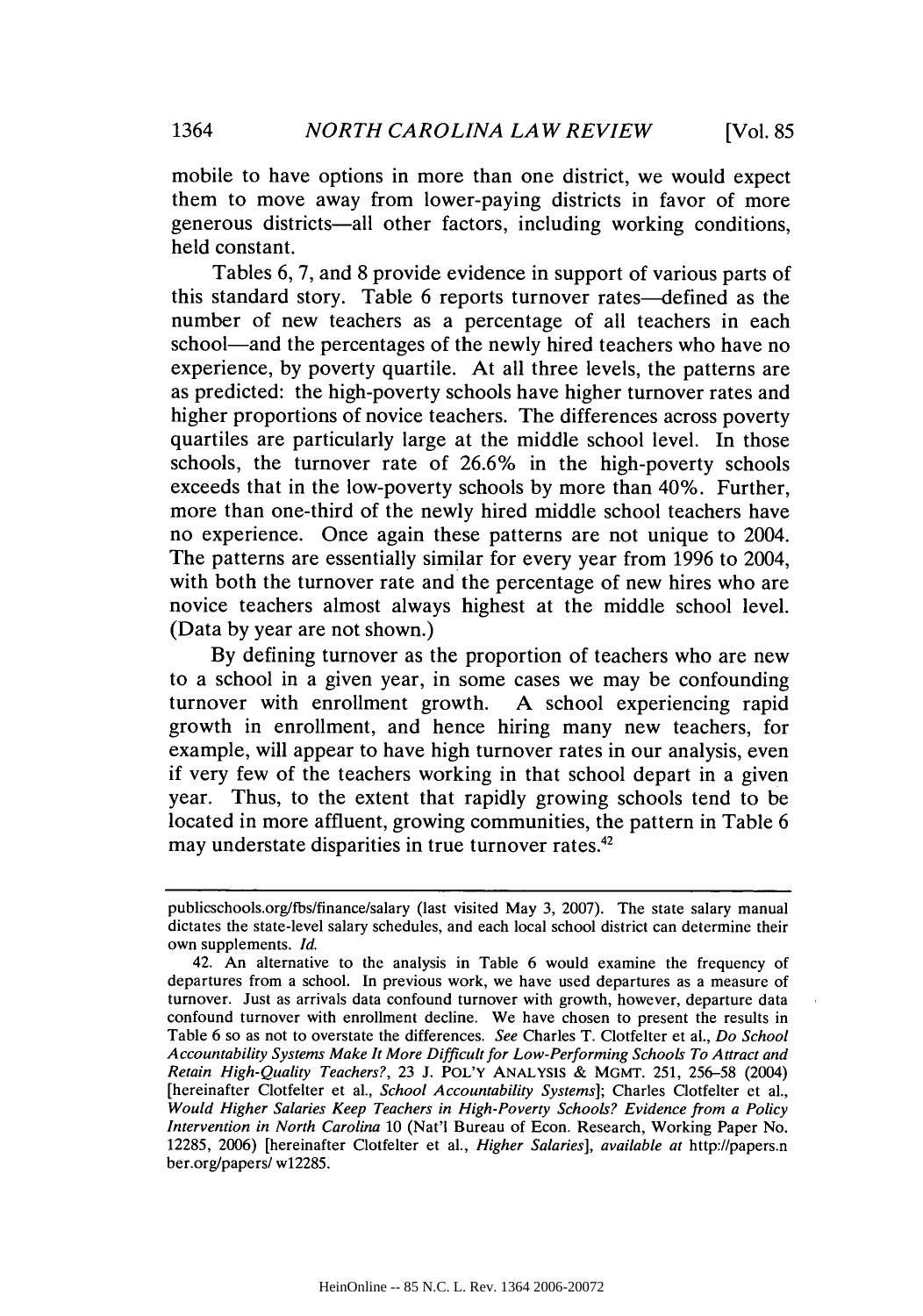|                 | Quartile 1     | Quartile 2                | Quartile 3 | <b>Ouartile 4</b> |
|-----------------|----------------|---------------------------|------------|-------------------|
|                 | (high-poverty) |                           |            | (low-poverty)     |
|                 | schools)       |                           |            | schools)          |
|                 |                | <b>Elementary Schools</b> |            |                   |
| Turnover rate   | 23.0           | 20.1                      | 19.4       | 18.8              |
| Novice teachers | 30.7           | 30.7                      | 30.6       | 25.2              |
| as a % of new   |                |                           |            |                   |
| hires           |                |                           |            |                   |
|                 |                | Middle Schools            |            |                   |
| Turnover rate   | 26.6           | 22.8                      | 20.2       | 18.5              |
| Novice teachers | 35.2           | 34.8                      | 31.1       | 26.1              |
| as a % of new   |                |                           |            |                   |
| hires           |                |                           |            |                   |
|                 |                | <b>High Schools</b>       |            |                   |
| Turnover rate   | 23.5           | 19.7                      | 18.7       | 21.1              |
| Novice teachers | 35.0           | 31.9                      | 29.3       | 26.1              |
| as a % of new   |                |                           |            |                   |
| hires           |                |                           |            |                   |

# Table 6. Teacher Turnover Rates and Percentages of Novice Teachers by Level, 2004. (weighted averages, percent)

Source: Calculated by the authors using data from the North Carolina Education Research Center.

The high rates of teacher turnover in the high-poverty schools not only help explain the patterns we described in Part II above but also exert their own harmful effects. High turnover rates are disruptive and make it difficult for schools to develop coherent educational programs and to provide consistent programming from one year to the next.

Table 7 illustrates the movement of elementary school teachers over the period 1999 to 2004. The first row for each level of schooling is the number of teachers in each poverty quartile in 1999, and subsequent rows show the percentages of the original number who were in the same school, who transferred to another school in the same district, who transferred to another school in a different district, and who were no longer in the data set, either because they left the state, moved out of the public school system, or left teaching.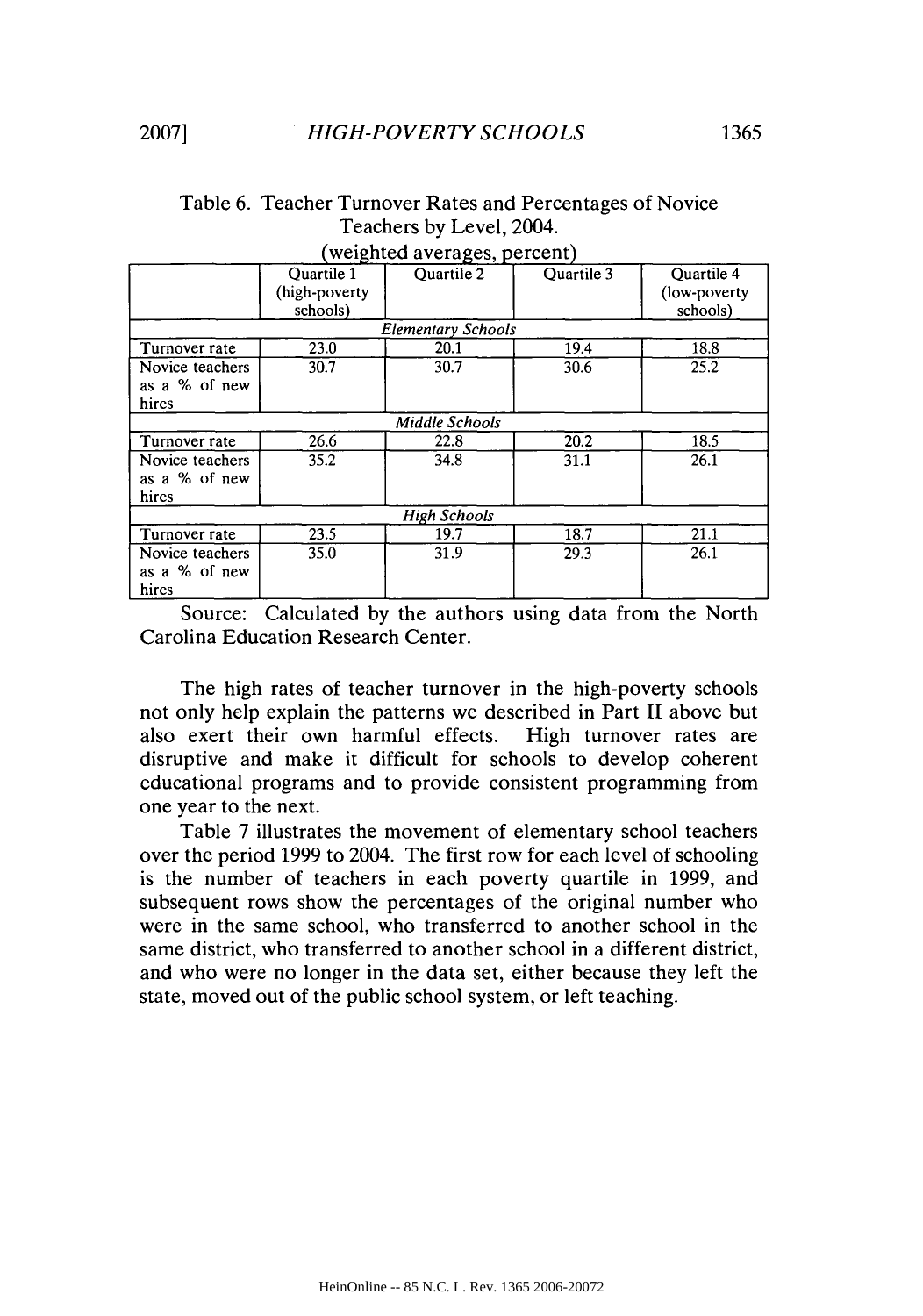|                                                                   |               | (percentage of $1777$ namoer, except as mercated) |            |                   |
|-------------------------------------------------------------------|---------------|---------------------------------------------------|------------|-------------------|
|                                                                   | Quartile 1    | <b>Quartile 2</b>                                 | Quartile 3 | <b>Ouartile 4</b> |
|                                                                   | (high-poverty |                                                   |            | (low-poverty)     |
|                                                                   | schools)      |                                                   |            | schools)          |
| Teachers in<br>1999 with 0-5<br>years of<br>experience            | 3,132         | 2,988                                             | 2,953      | 3,142             |
| (number)                                                          |               |                                                   |            |                   |
| Stayed in same                                                    | 27.0          | 30.2                                              | 33.9       | 34.0              |
| school                                                            |               |                                                   |            |                   |
| Moved to a<br>school in same<br>local<br>educational<br>authority | 17.9          | 18.7                                              | 17.9       | 16.4              |
| Moved to a                                                        | 16.4          | 12.6                                              | 11.2       | 9.7               |
| school in                                                         |               |                                                   |            |                   |
| different district                                                |               |                                                   |            |                   |
| Out of data set<br>or left teaching                               | 38.7          | 38.6                                              | 37.1       | 39.9              |

# Table 7. Movement of Teachers by Initial Poverty Quartile, Elementary Schools, 1999-2004.

| (percentage of 1999 number, except as indicated) |  |
|--------------------------------------------------|--|
|--------------------------------------------------|--|

The patterns are generally consistent with expectations. Of most interest are the differences across quartiles in the percentages of teachers who stayed in the same school and those who moved to a different district. Consistent with the pattern of turnover rates described above, only about 27% of the teachers in the high-poverty schools were still in the same school five years later, in contrast to 34% in the more affluent schools. Among those who stayed in the state but moved to a different school, a far greater proportion in the high-poverty schools moved to a different district, presumably as a way either to increase their salary or to improve their working conditions.43

Not shown in the table are the patterns for middle and high school teachers. At the middle school level, the percentage of teachers who remained in the same schools for five years was only 22.2% in high-poverty schools, in contrast to 31% in the more affluent schools. Across quartiles of high schools the percentages who remained ranged from 26.5% to 37%.

Among the teachers who change schools, we predict that the moves on average improve their working conditions, as reflected by a reduction in the percentages of low-income students in the school.

<sup>43.</sup> In future work, we plan to investigate these moves in more detail.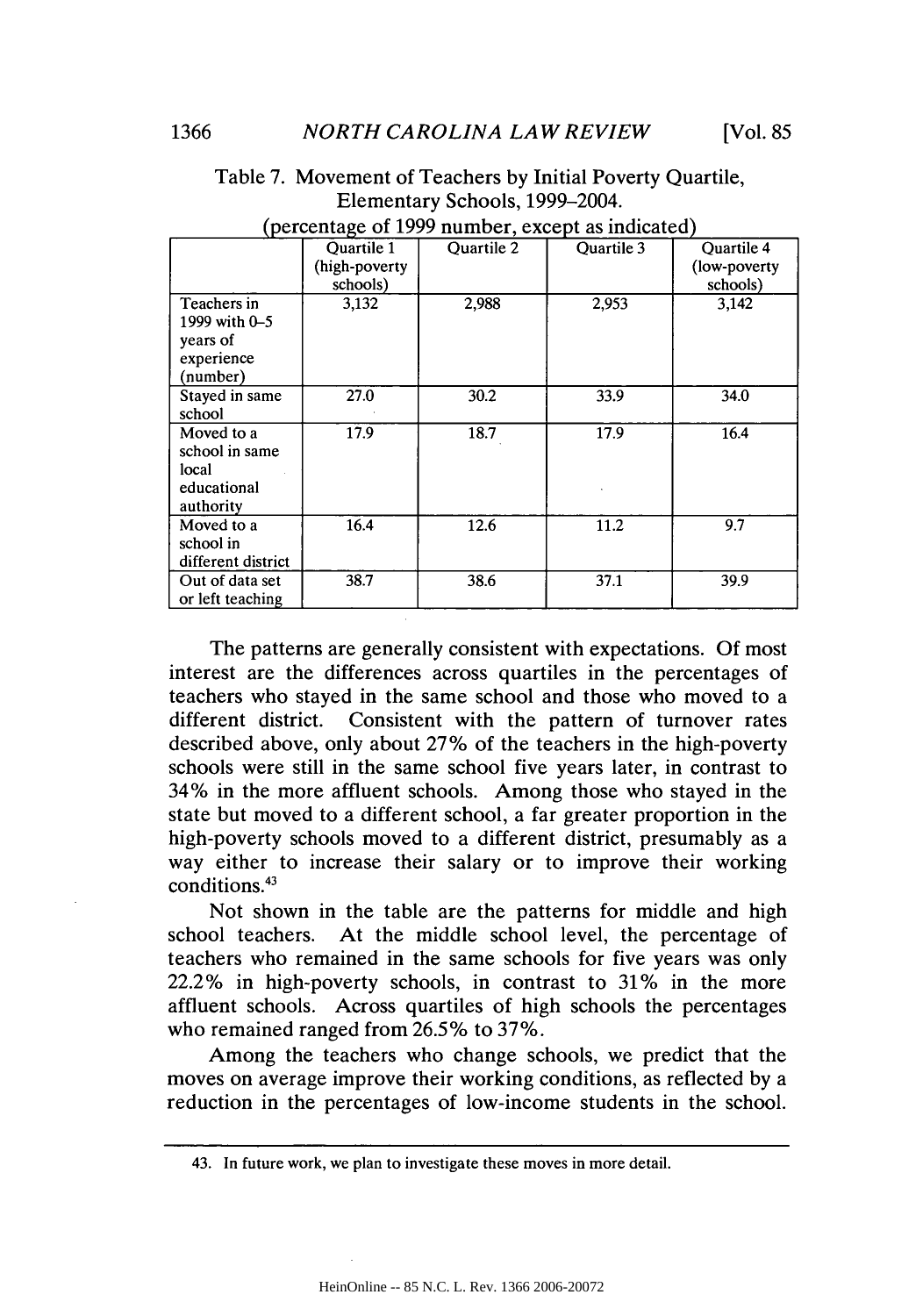Table 8 indicates that that is the case, and especially so for the teachers moving from high-poverty schools. We show the percent of poor students in the initial schools and the new schools for all teachers who changed schools between 1999 and 2004, by level of school and also for the subset of movers who started in high-poverty schools. As shown in the final column, at the elementary and middle school levels, the typical teacher who moved ended up in a school with a slightly lower poverty rate, but that was not true for the typical mover at the high school level. Shifting the focus to teachers who started out in high-poverty schools, we see that teachers at all three levels moved to schools with far lower rates of poverty. Poverty rates in the new schools averaged 22.5 percentage points lower for elementary school movers, 18.3 points lower for middle school movers, and 13.9 points lower for high school movers.

Table 8. Poverty Rates in Old and New Schools for Teachers Who Changed Schools During the Period Between 1999 and 2004, by Level of School for All Teachers Who Changed Schools and for the Subsets of Teachers Who Moved from High-Poverty Schools.

|                   |                     |                 | Difference          |
|-------------------|---------------------|-----------------|---------------------|
|                   | Poverty Rate in Old | Poverty Rate in | New vs. Old         |
| School Level      | School              | New School      | (percentage points) |
| Elementary-all    | 38.1                | 36.8            | $-1.3$              |
| Elementary-high-  | 67.1                | 44.6            | $-22.5$             |
| poverty           |                     |                 |                     |
| Middle-all        | 30.7                | 29.2            | $-1.5$              |
| Middle-high-      | 56.6                | 38.3            | $-18.3$             |
| poverty           |                     |                 |                     |
| High school—all   | 17.6                | 18.2            | 0.7                 |
| High school-high- | 38.3                | 24.4            | $-13.9$             |
| poverty           |                     |                 |                     |

(Percent, except where noted)

Source: Calculated by the authors using data from the North Carolina Education Research Center.

In additional analysis not shown here, we calculated similar figures for teachers in each of the state's five largest districts who moved from one school to another, but stayed within the same district. In each case, we defined high-poverty schools relative to other schools in the district, rather than to the state as a whole. For three of the five districts-Forsyth County, Guilford County, and Mecklenburg County—the average reduction in the school poverty rate experienced by elementary teachers who moved away from schools that were defined as high-poverty within the district exceeded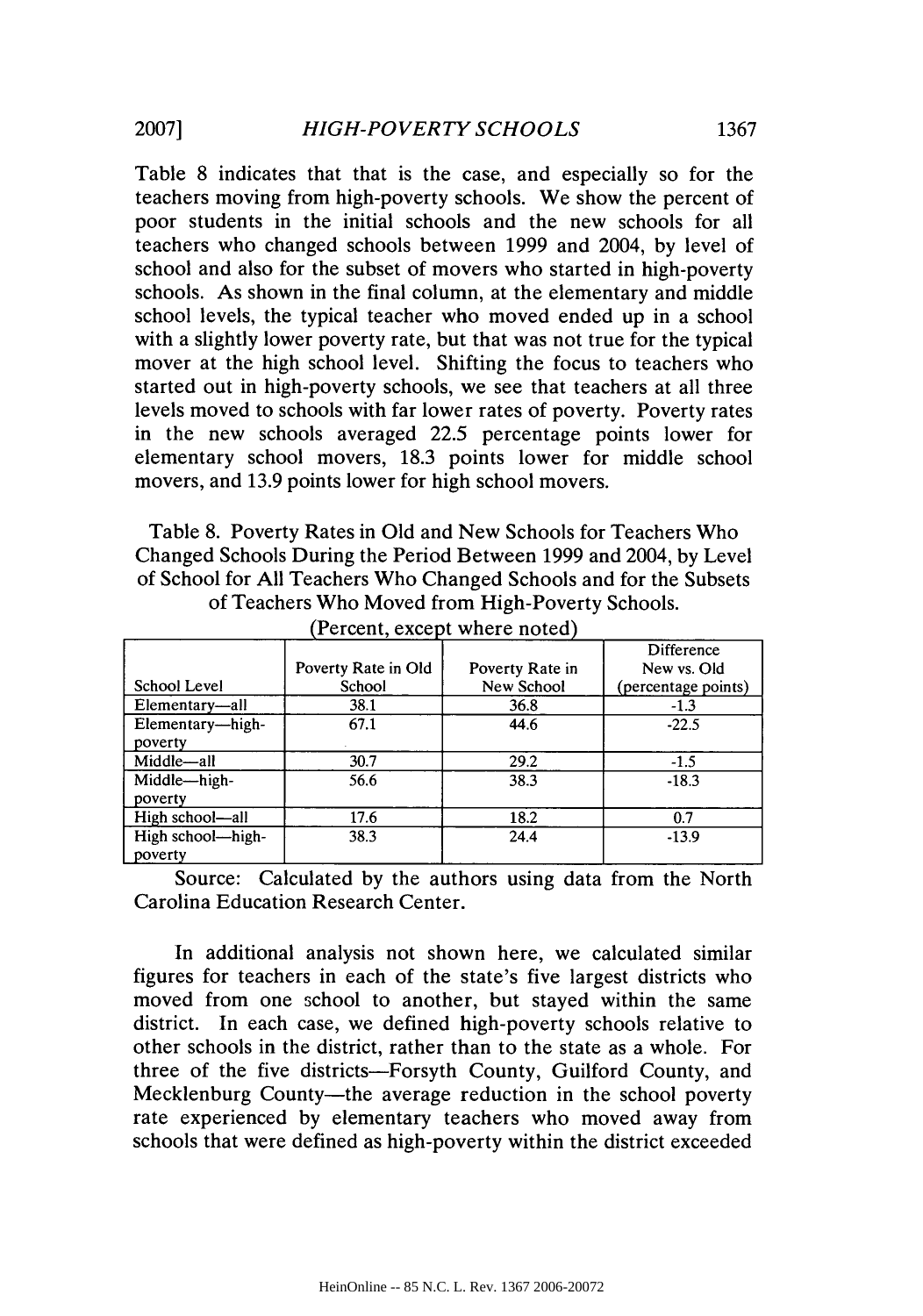the 22.5% average reduction for all such moves in the state. The average reductions were 27.4% in Forsyth, 30.8% in Guilford, and 26.4% in Mecklenburg. In Cumberland County, the average reduction mirrored that for the state. Only in Wake County was the reduction smaller at only 11.5 percentage points. This smaller figure for Wake largely reflects that county's effort to balance the socioeconomic mix of students across schools.<sup>44</sup> As a result, the highpoverty schools in that county—that is, those in the first quartile had an average poverty rate of only 44.2%, far lower than the average rates above 75% for the first quartile in each of the other large districts. Even in that county, however, teachers who started out in relatively high-poverty schools moved to those with lower rates of poverty.

This tendency of teachers to move away from schools with high rates of poverty to those with lower rates of poverty-either by moving within a district or by moving to a school in another district is thus an important part of the explanation for the inequities across poverty quartiles depicted earlier.

Two other factors are also worth noting. The first is the finding from research in New York State that teachers prefer to teach close to where they grew up or in schools similar to the ones they attended. In that state, more than three out of five teachers who began their teaching careers between 1999 and 2002 started teaching in a district within fifteen miles of the district in which they attended high school and five out of six started teaching within forty miles.<sup>45</sup> This preference to return home can make it hard for schools in some large urban areas and some rural areas to attract teachers.<sup>46</sup> Moreover, to the extent that prospective teachers in those areas were educated in low-quality high schools, schools in those areas may end up hiring teachers from a pool of applicants that have relatively weak qualifications.47

The second is evidence from North Carolina that the State's ABCs accountability program has exacerbated the challenge that lowperforming schools, many of which are likely to be high-poverty

*<sup>44.</sup> See* Sara Rimer, *Schools Try Integration by Income, Not Race,* N.Y. TIMES, May 8, 2003, at **Al** (highlighting Wake County's socioeconomic integration program).

<sup>45.</sup> **SUSANNA** LOEB & **MICHELLE** REININGER, **PUBLIC** POLICY **AND** TEACHER LABOR MARKETS: WHAT WE KNOW **AND** WHY IT MATTERS 48 (2004), *available at* http://www.epc.msu.edu/publications/publications.htm.

<sup>46.</sup> *Id.*

*<sup>47.</sup> See id.* at 49-50 (noting particularly the problems urban areas face in retaining teachers).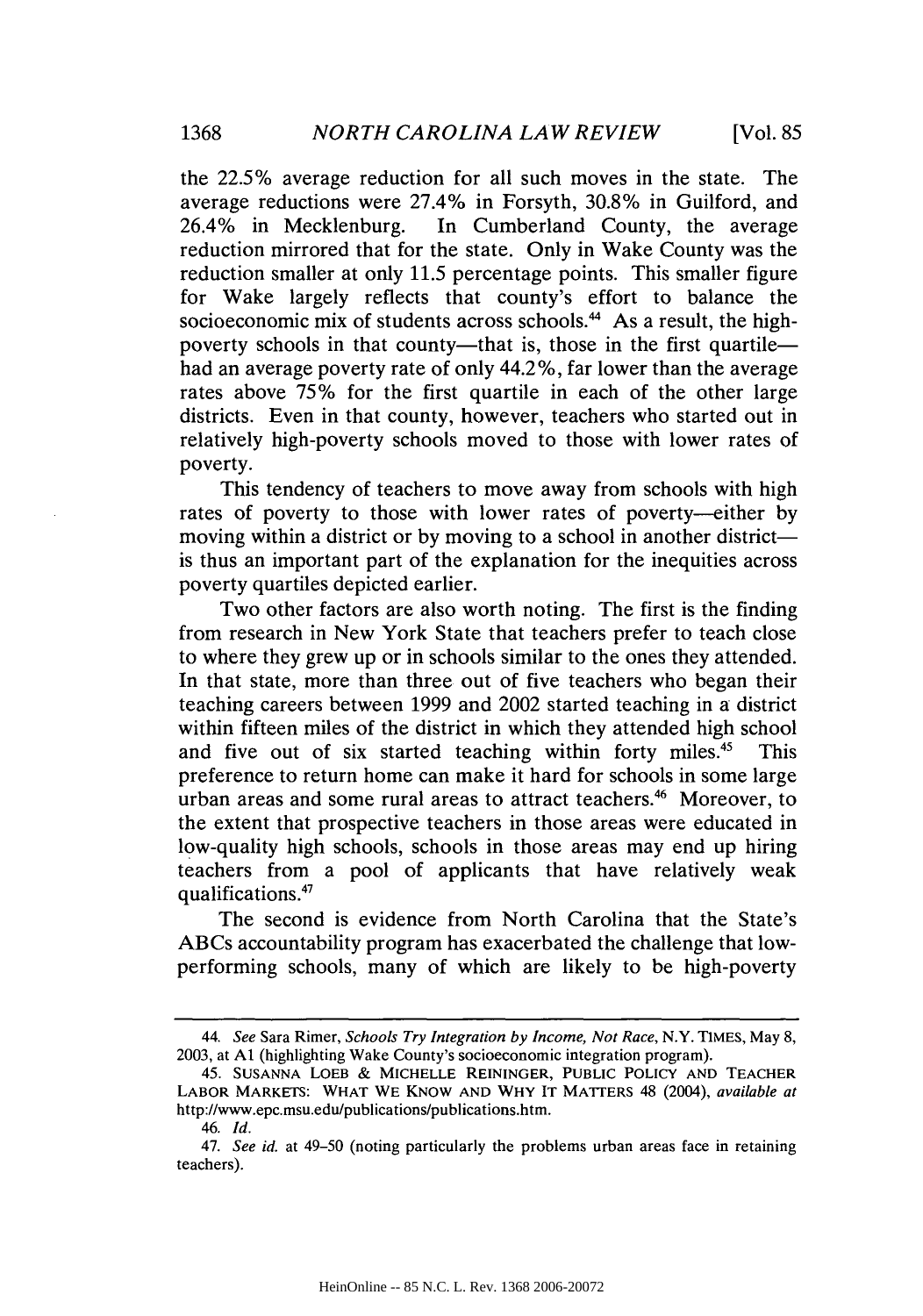schools, face in retaining teachers. 48 That outcome occurs because the accountability system gives teachers yet another incentive to leave the high-poverty, low-performing schools: the higher probability of receiving a financial bonus that comes with being a successful school and the negative effect of being in a school that is publicly identified as failing to meet the needs of its students.49

## *B. Principal Turnover and Movement*

Many of the labor market dynamics that apply to teachers are likely to apply to principals as well. Other considerations, however, are also relevant. In many cases principals may advance into the principalship from the schools or districts in which they have taught.<sup>50</sup> Policies that permit principals to retain their career status as teachers only within the districts where they received tenure may create a disincentive for them to move across districts.<sup>51</sup> Thus the presence of less qualified principals in the high-poverty schools may simply reflect the presence of less qualified teachers in those schools. In addition, principals are under the scrutiny of the district and the public to a much higher degree than teachers and are more likely to be held individually accountable for school performance.<sup>52</sup> As a result they may be more likely than teachers to leave the principalship or move to another school under duress or at the behest of a superintendent. This public scrutiny and accountability for student achievement could well result in higher turnover of principals in high-poverty schools, and also higher rates than before accountability pressures became widespread.<sup>53</sup> Whether it leads to higher- or lower- quality principals in such schools is hard to predict since that depends on the extent to which the district policymakers are committed to improving the quality of the leadership in those schools.

<sup>48.</sup> *Id.* at 50.

*<sup>49.</sup> See generally* Clotfelter et al., *School Accountability Systems, supra* note 42.

<sup>50.</sup> *Id.* at 255.

<sup>51.</sup> *See, e.g.,* SUSAN M. GATES ET AL., CAREER PATHS OF SCHOOL ADMINISTRATORS **IN** NORTH CAROLINA: INSIGHTS FROM **AN** ANALYSIS OF **STATE** DATA (2004), *available at http://www.rand.org/pubs/technical\_reports/2005/RAND\_TR1* 29.pdf.

<sup>52.</sup> *See, e.g.,* FRANK C. PAPA, JR. ET AL., THE ATTRIBUTES AND CAREER PATHS OF PRINCIPALS: IMPLICATIONS FOR IMPROVING POLICY 1 (2002), *available at* http://www. emsc.nysed.gov/csl/resources/Attributes of Principals.pdf (noting the multiplicity of roles played by principals, including "represent[ing] the school with a variety of external audiences regarding performance, resources, and community relations").

<sup>53.</sup> GATES ET AL., *supra* note 51, at 65-66 (noting that principal turnover is greater at schools with a higher proportion of minority students than at schools in wealthier counties).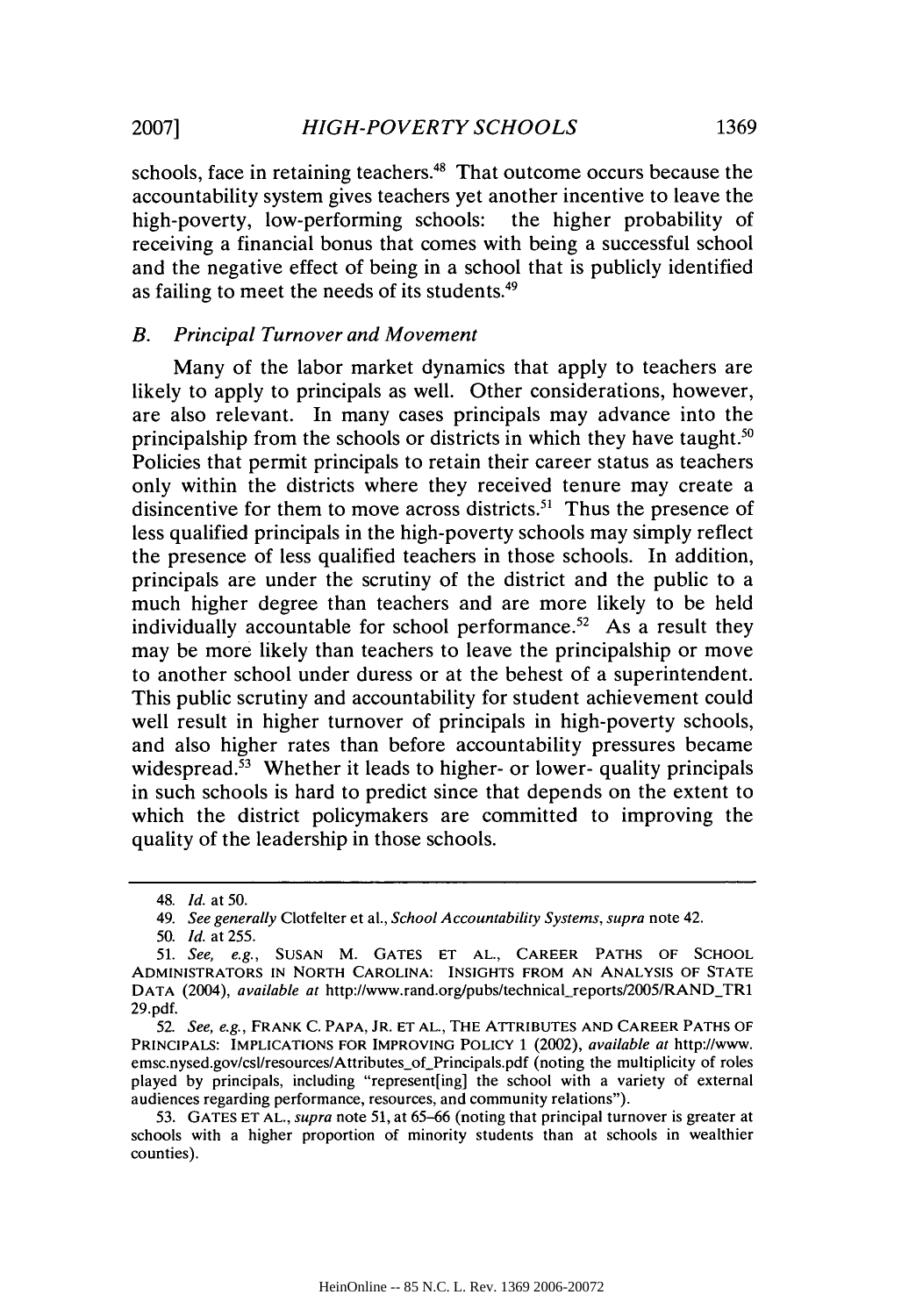Figures 3 and 4 provide some insight into the patterns of principal turnover and movement. As in previous tables and figures, averages are weighted by school size unless otherwise noted. Ultimately, they suggest that these patterns are largely in keeping with those observed among teachers.

Figure 3 shows principal turnover rates by poverty quartile from 1996 to 2004. Though turnover rates vary considerably across years and poverty quartiles, the high-poverty schools exhibit the highest turnover in all years except 2004. Moreover, as we predicted, the turnover rates of principals in these schools have been higher since the introduction of the State's accountability system in the 1996-97 school year than in the years 1996 and 1997. Further exacerbating the challenges of the schools serving poor students is that the new principals they receive are more likely to be new to the principalship. Over the period of analysis, 66.6% of principals new to a school in which the majority of students are poor are novice principals; the equivalent figure for schools without a majority of poor students is 60.3% **.**

A comparison by poverty quartile of the characteristics of the novice principals strongly suggests that principal sorting is largely a result of patterns of entry into the principalship. Figure 4 portrays the distribution of principal qualifications across quartiles of student poverty as shown earlier in Figure 2, but now for novice principals rather than all principals. The patterns are similar in the two figures. As shown here, the new principals in schools with the highest poverty once again have the lowest test scores and leadership ratings and have attended competitive colleges at significantly lower rates. To the extent that principals tend to rise to the assistant principalship from teaching positions and later, to the principalships within the same school, this unequal distribution of new principals may well be attributable to teacher sorting.

<sup>54.</sup> The difference in first-time principals across majority poor and minority poor schools is statistically significant at the 0.01 level. The percentages presented are not weighted in this case.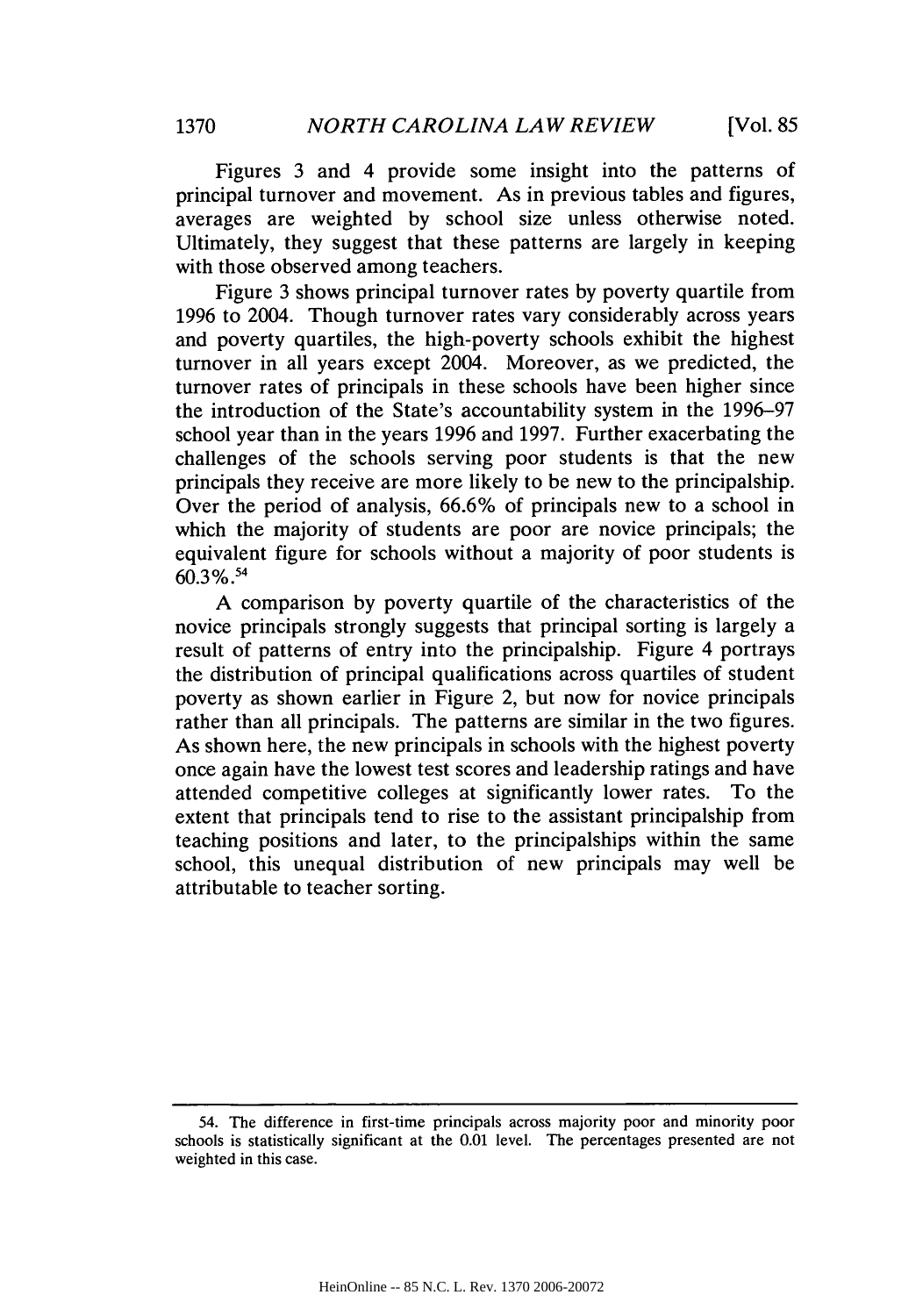



Figure 4. Qualifications of New Principals Across Schools by Poverty Quartile, All Levels.

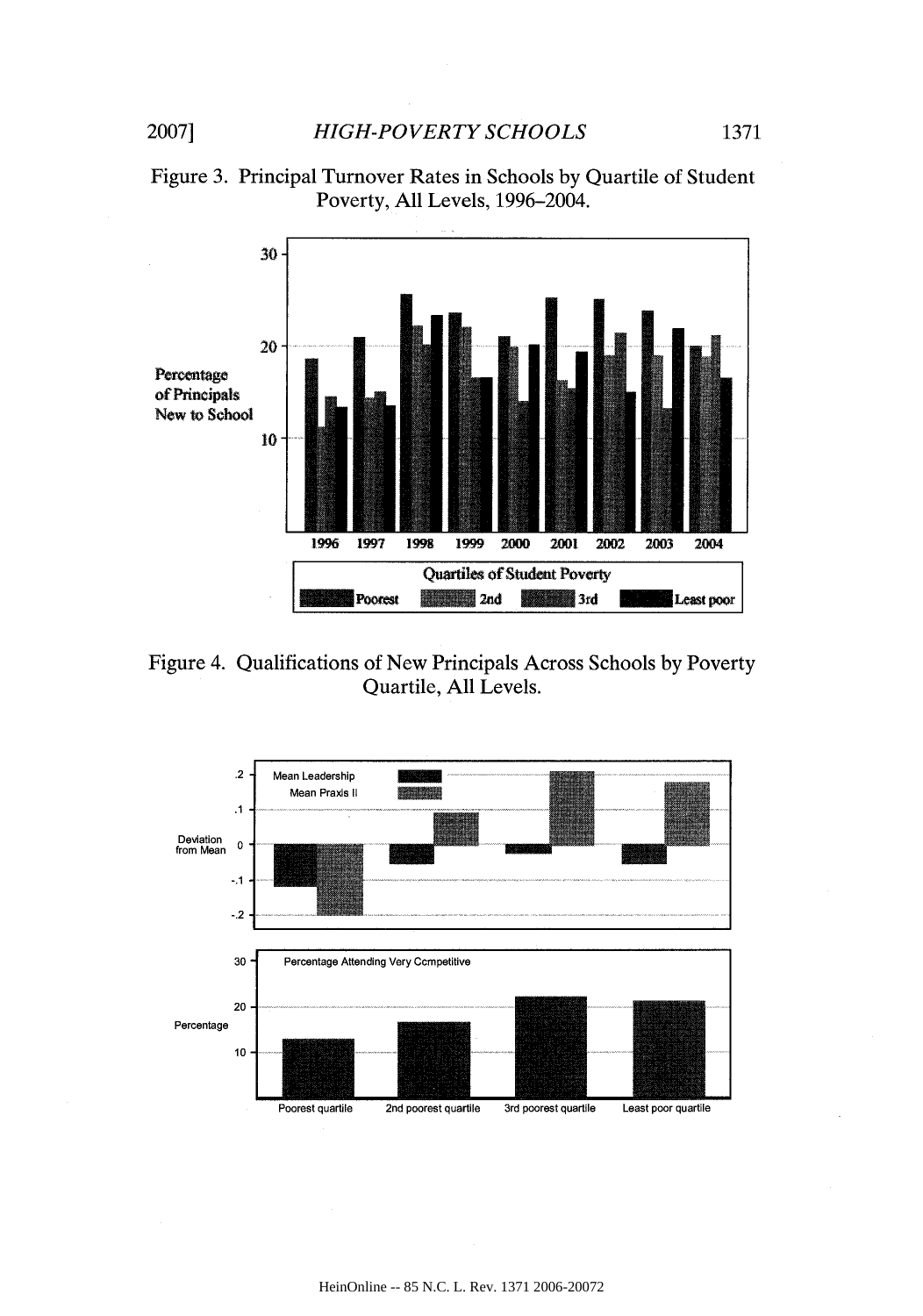Finally, Table 9 illustrates the relationship between student poverty and the movement of principals between schools. The first two rows show that principals leaving elementary and middle schools moved into schools of the same level with student poverty rates, on average, 5.0 and 7.1 percentage points lower than at their schools of origin. Both these differences are statistically significant, as is the 4.8 percentage point difference across all schools. Only for high schools does this pattern not hold.<sup>55</sup>

| Table 9. Poverty Rates in Old and New Schools for Principals Who |
|------------------------------------------------------------------|
| Changed Schools Between 1996 and 2004.                           |

| School Level | (Number) | Old School | New School | Sample Size   Poverty Rate in   Poverty Rate in   Difference New vs. Old  <br>(percentage points) | P-value |
|--------------|----------|------------|------------|---------------------------------------------------------------------------------------------------|---------|
| Elementary   | 328      | 48.7       | 43.7       | $-5.0$                                                                                            | 0.00    |
| Middle       | 47       | 41.8       | 34.6       | $-7.1$                                                                                            | 0.01    |
| High         | 34       | 22.1       | 22.8       | $+0.7$                                                                                            | 0.81    |
| All levels   | 409      | 45.7       | 40.9       | $-4.8$                                                                                            | 0.00    |
| .            |          |            |            | <b>C</b> TREADER I and TREADER'S added.                                                           |         |

(percent except where noted)

Note: Full sample includes all principal moves from FY1996 through FY2006 in which the school of origin and recipient school were of the same level. School poverty measure for both school of origin and new school are for the year prior to the principal's move.

## IV. DISCUSSION AND POLICY IMPLICATIONS

The main purpose of this Article is to document the extent to which the qualifications of the teachers and principals in high-poverty schools fall short of those in more affluent schools in North Carolina and to provide some sense of why those patterns emerge. For anyone familiar with schools and the operation of teacher labor markets, the emergence of these shortfalls should come as no surprise.<sup>56</sup> Nonetheless, the consistency of the findings across all credentials for both principals and teachers and over time is remarkable and quite striking. Given the consistency of the patterns for the credentials that we were able to measure, it is reasonable to assume that similar patterns might well emerge for many other unmeasured credentials.

By the input standard of equal educational opportunity that we referred to in the Introduction, we conclude that the inequities with respect to the distribution of teacher and principal qualifications are

<sup>55.</sup> The sample of high school to high school and middle school to middle school principal moves are small, in part, because the majority of principals leaving high schools and middle schools move to schools of another level (62% and 63%, respectively).

<sup>56.</sup> See supra Part III.A.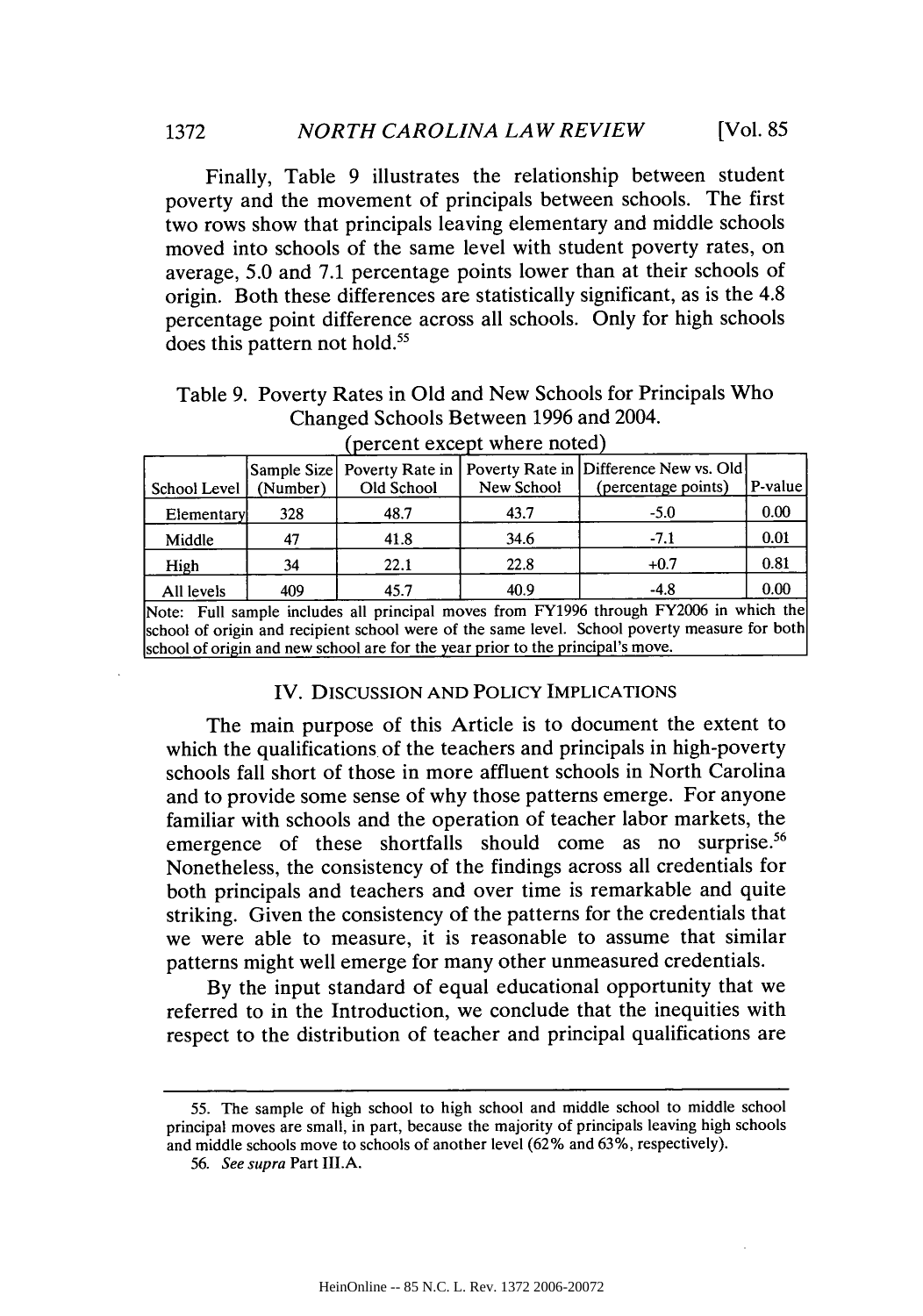large in North Carolina and that they clearly work to the disadvantage of the students in the high-poverty schools. In addition, such differences raise questions about where blame should be placed for the failure of such schools to raise student achievement to the desired levels. Although some of the high-poverty schools could undoubtedly put the resources they have to better use, this study highlights the more systemic problem that such schools face, namely that given the way the teacher and principal labor markets work it is difficult for them to attract and retain high-quality teachers and principals. Thus, if policymakers are serious about improving highpoverty schools, they will have to alter the way the labor markets for teachers and principals work in order to make high-poverty schools more competitive.

Before turning to one approach for moving in that direction, we briefly summarize the evidence from our previous research on how the credentials of teachers and principals affect student achievement.

# *A. Teacher Credentials and Student Achievement*

Determining the causal relationship between teacher credentials and student achievement is a challenge, in part, because of the patterns we have documented in this Article-namely, that teachers with the strongest credentials gravitate toward the schools with the most advantage and the higher achievement. Without careful attention to the way teachers and students are matched—not only across schools but also across classrooms within schools—it is difficult to isolate the causal effect of credentials on student achievement. Using the rich administrative data on students and teachers for North Carolina that permits the matching of student and teacher records over time, we have been able to make progress in estimating true causal relationships, at least at the elementary level. $57$ 

Our findings related to the credentials described earlier are illustrated in Table 10. This table compares how the estimated effects on student achievement differ between a baseline teacher with the credentials listed in the first column and a teacher with the weaker credentials shown in the second column. The illustrative baseline teacher is assumed to have ten years of experience, to have graduated from a competitive college, to hold a regular license, and to have obtained an average score on her licensure tests. In addition, she is National Board-certified. The illustrative teacher with weaker

<sup>57.</sup> See, e.g., Clotfelter et al., *Higher Salaries, supra* note 42; Clotfelter et al., *Teacher-*Student *Matching,* supra note 21.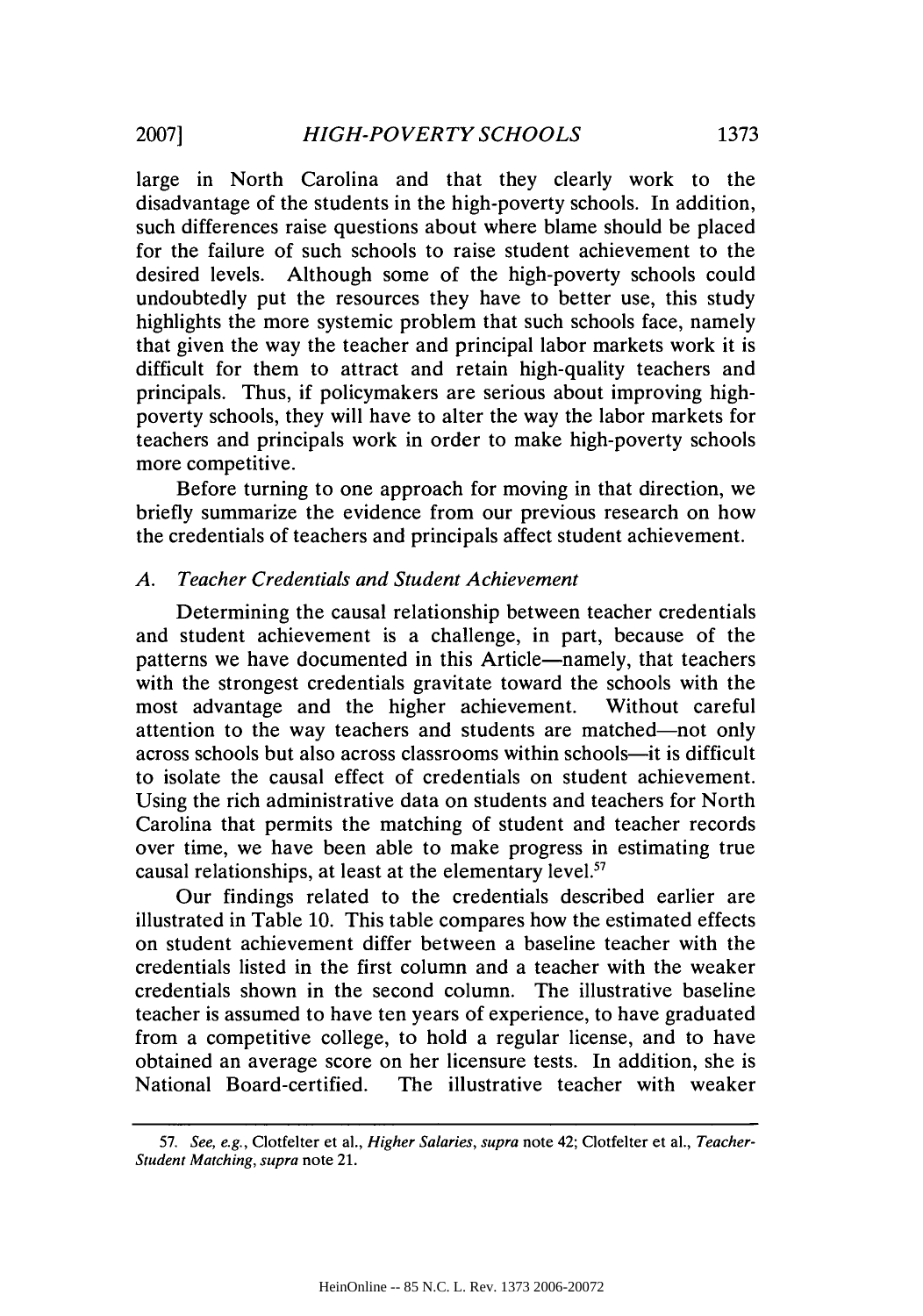credentials is a novice teacher, graduated from an uncompetitive college, has a test score one standard deviation below average and is not board-certified. For both math and reading the table reports two sets of estimated average effects. These results emerge from two versions of a carefully specified model designed to explain variations in student achievement in grades four and five, and we interpret them as lower- and upper-bound estimates of the true effects of the credentials.58

Emerging from the table is that the average effect on a student's achievement in math of having a teacher with the weaker set of credentials is negative and of the order of 0.15 to 0.20 standard deviations. The effects for reading are also negative but somewhat smaller in magnitude. As we have shown in our prior research, the negative effects associated with having a teacher with poor credentials are clearly detrimental to student achievement but are not as harmful as having poorly educated parents.<sup>59</sup> In contrast, the negative effects of having a teacher with weak credentials in math are generally comparable in size to those associated with having poorly educated parents.<sup>60</sup> Hence the effects are large and very relevant for policy.

The estimates in Table 10 are only illustrative and overstate the differential effects across types of schools, given that no school has all strong or all weak teachers. Nonetheless, we report them here to emphasize that the patterns described in Part II, which consistently document the weaker credentials of teachers in the high-poverty schools relative to those in the more affluent schools, adversely affect the achievement of the students in the high-poverty schools. Moreover, the adverse effects would cumulate over all the years a student attended a high-poverty school.

<sup>58.</sup> *See* Clotfelter et al., *Teacher-Student Matching, supra* note 21; Clotfelter et al., *How and Why, supra* note 21.

<sup>59.</sup> Clotfelter et al., *How and Why, supra* note 21, at 31, 39.

<sup>60.</sup> *Id.* at 31.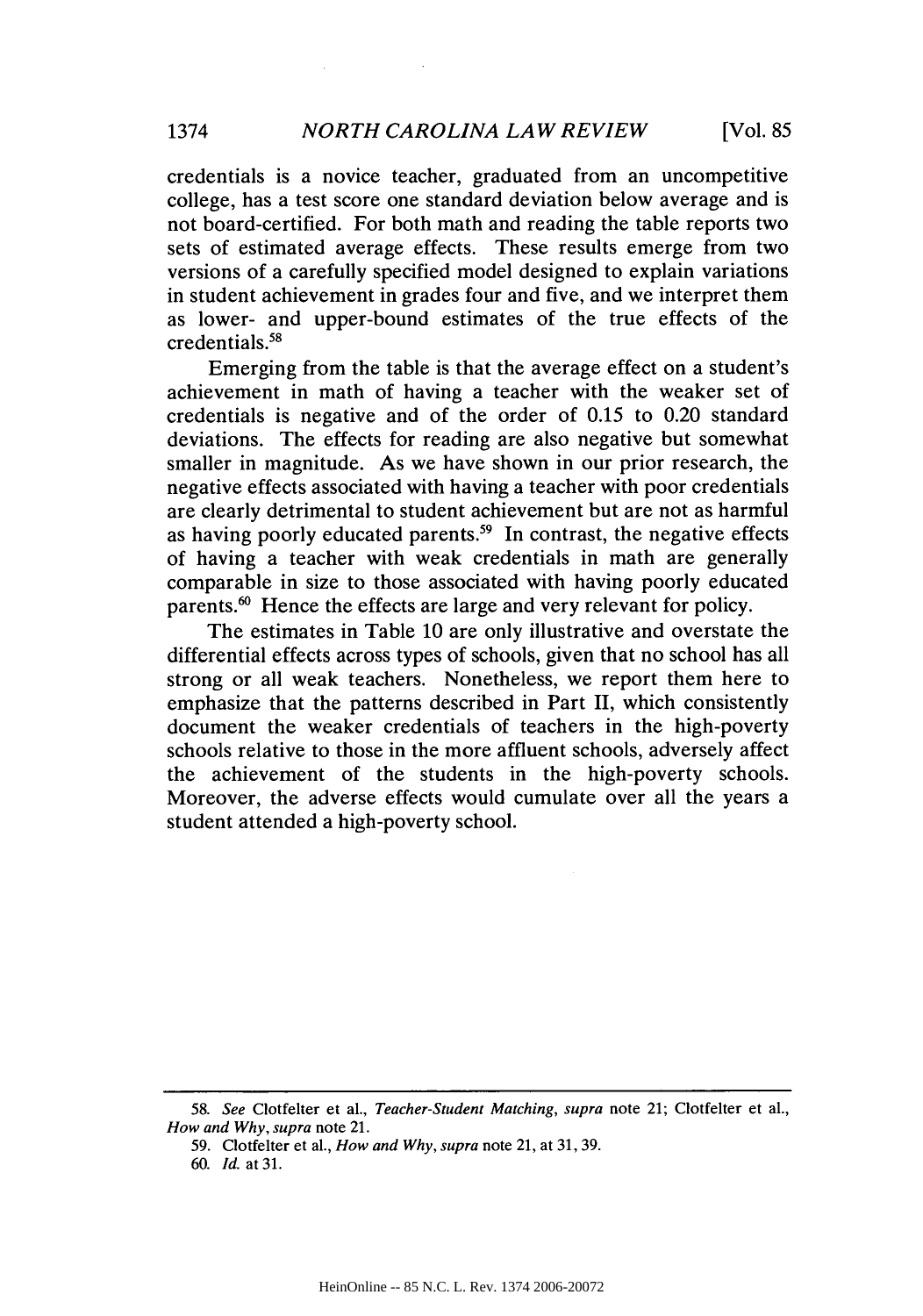|                                                          | Teacher.                                     |                                                                 |          |          |          |
|----------------------------------------------------------|----------------------------------------------|-----------------------------------------------------------------|----------|----------|----------|
| <b>Baseline Teacher</b>                                  | <b>Subject Teacher (Weak</b><br>Credentials) | Difference in achievement<br>(lower- and upper-bound estimates) |          |          |          |
|                                                          |                                              | Math                                                            |          | Reading  |          |
|                                                          |                                              | low                                                             | high     | low      | high     |
| Ten years of<br>experience                               | No experience                                | $-0.079$                                                        | $-0.094$ | $-0.053$ | $-0.072$ |
| Competitive<br>undergraduate college                     | Noncompetitive<br>undergraduate college      | $-0.007$                                                        | $-0.010$ | ÷.       | $\star$  |
| Regular license                                          | Other license                                | $-0.033$                                                        | $-0.059$ | $-0.017$ | $-0.024$ |
| Licensure test score is<br>average                       | Licensure test is 1 SD<br>below the average  | $-0.011$                                                        | $-0.015$ | $-0.003$ | $-0.004$ |
| <b>National Board-</b><br>certified                      | Not National Board-<br>certified             | $-0.020$                                                        | $-0.028$ | $-0.012$ | $-0.012$ |
| Total difference                                         |                                              | $-0.150$                                                        | $-0.206$ | 0.085    | $-0.112$ |
| * signifies coefficient is not statistically significant |                                              |                                                                 |          |          |          |

# Table **10.** Effects on Achievement: Subject Teacher vs. Baseline Teacher.

Source: Clotfelter et al., Teacher-Student Matching, *supra* note 21.

# *B. Principal Qualifications and Student Achievement*

Though common sense suggests that the differences across poverty quartiles in the qualifications of principals matter for the success of the school, whatever implications they have for student achievement are indirect and hard to measure. Nonetheless, in prior research, one of us has found support for the conclusion that differences in some of our measures of principal quality matter.<sup>61</sup> That evidence is of two types: evidence that principals with better credentials generate better schoolwide outcomes as measured by the percentage of students who reach proficiency (based on state standards) and evidence that such principals are more successful in attracting and retaining high-quality teachers than is the case for principals with weaker qualifications.<sup>62</sup>

The evidence emerges from analyses that take into account the fact that principals with better qualifications tend to select into schools with higher-performing students and higher-quality teachers.<sup>63</sup> Failure to account for this sorting process would generate estimates that overstate the causal impact of principals since part of any measured relationship would simply reflect the sorting process. In particular, we identify the effects of principals with the use of empirical models that control statistically for both the observed and

<sup>61.</sup> *See* Wheeler, supra note 37, at 19-23.

<sup>62.</sup> *See id.*

<sup>63.</sup> *Id.* at 14.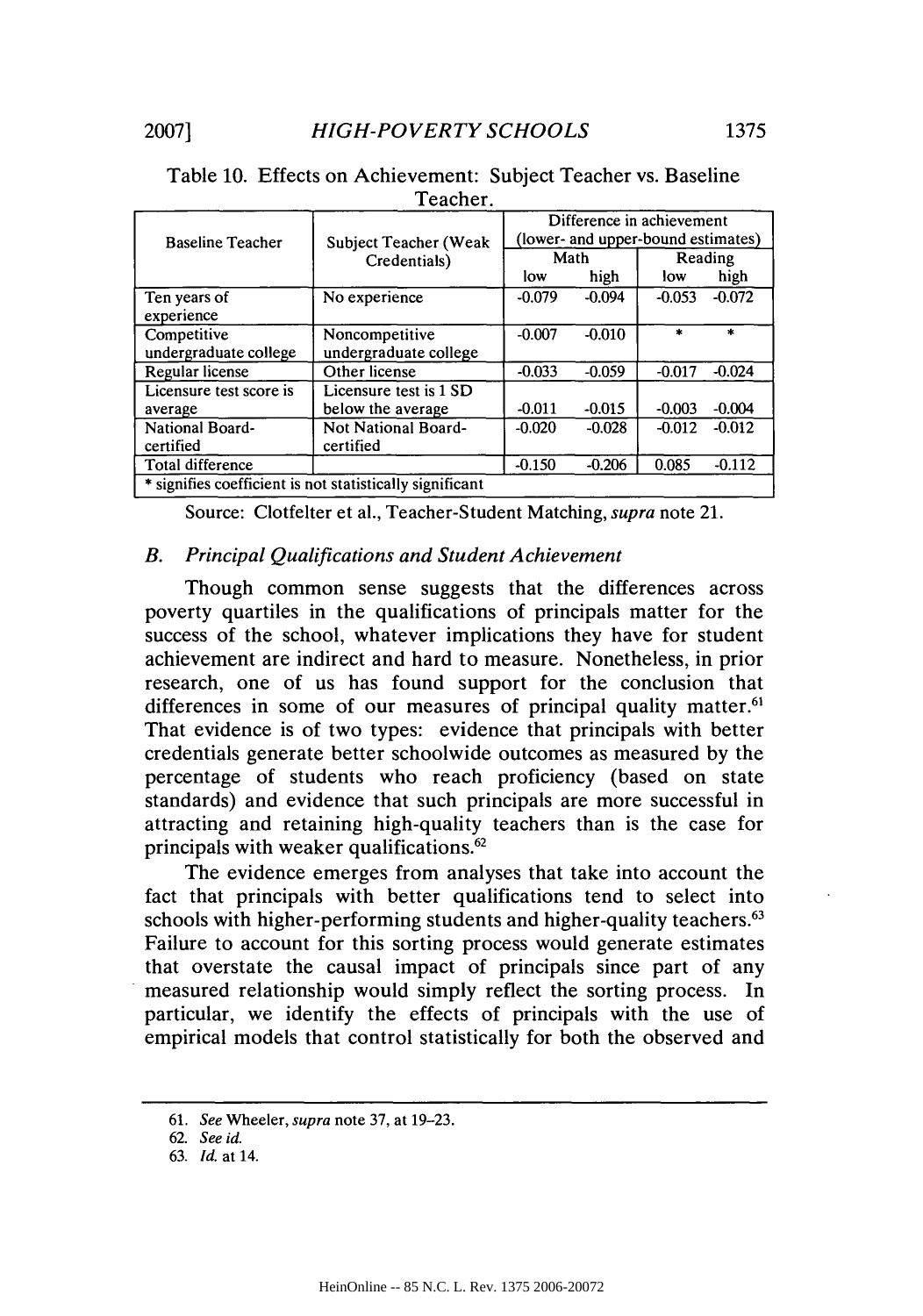unobserved characteristics of the schools.<sup>64</sup> In effect, we identify the effects of principals by the movements of principals with differing characteristics into and out of schools, with attention to the time the principal stays in a school. In this way, it is possible to isolate the causal effects of principal credentials on outcomes rather than simply the correlations.

Among the results are the following. A principal's leadership rating appears to have statistically significant positive, but relatively modest, effects on the proportions of students who are proficient in primary schools and high schools, though not in middle schools. All other factors held constant, the percentage of students who are proficient would be about five percentage points higher in a high school run by a principal with a very high leadership rating than in a comparable high school run by a principal with a very low leadership rating.<sup>65</sup> In addition, having attended a competitive college rather than an uncompetitive college is associated with a marginally significant positive effect on student proficiency at both the middle and high school levels.

In addition, the analysis indicates that one of the mechanisms by which highly rated principals with longer tenure in their schools improve student achievement is through their ability to reduce teacher turnover and to staff their schools with more qualified teachers. The results indicate that principals with moderately high leadership ratings reduce teacher turnover rates by about 2.6 percentage points compared to principals with average leadership ratings in elementary schools.<sup>66</sup> In addition, an additional year of tenure in a school predicts a reduction of teacher turnover at all three levels of schooling.67 Finally, higher principal leadership ratings are associated with the ability to attract stronger teachers as measured by their test scores and by their experience as a teacher.<sup>68</sup>

<sup>64.</sup> The technical term for these models are fixed effects models, where the fixed effects of each school are captured by **0-1** indicator variables for each school.

<sup>65.</sup> Wheeler, *supra* note 37, at 22. This analysis was restricted to the principals for whom leadership ratings were available and assumed that the 2002 leadership ratings applied to the principal in other years.

<sup>66.</sup> *Id.* at 23.

<sup>67.</sup> While one might expect an effective new principal's first year or two to be associated with higher turnover of teachers as he or she pushes out teachers perceived to be ineffective, Wheeler finds no evidence of that type of "cleaning house." *Id.*

<sup>68.</sup> *Id.* at 24.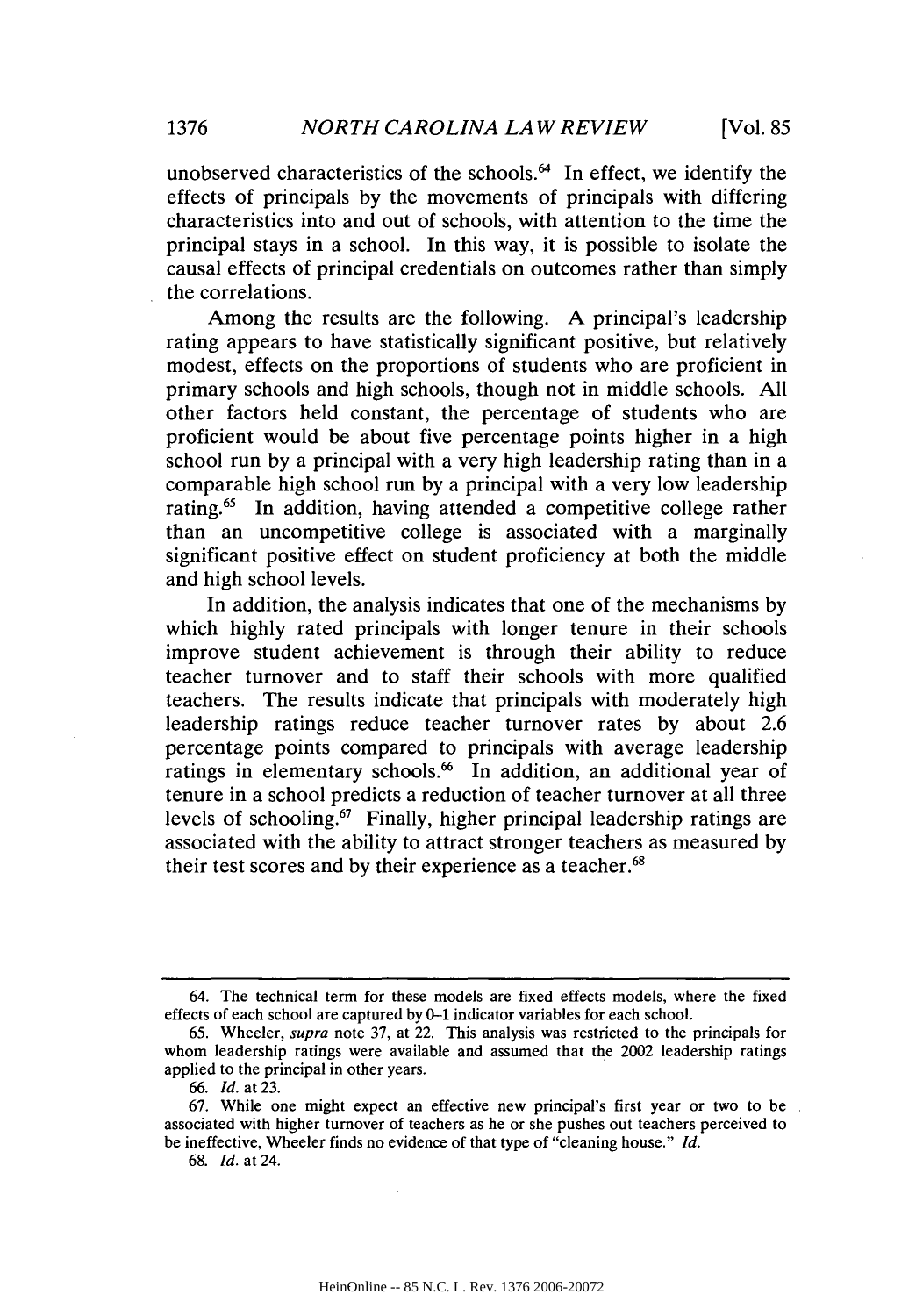# *C. Policy Considerations*

To counter the strong economic forces that generate the disparities in teacher and principal credentials across schools, new policy strategies will need to be developed. One approach might be to try to increase the overall supply of quality teachers in the state, with the hope that a larger supply will ease the problems faced by the high-poverty schools.<sup>69</sup> An alternative approach would focus directly on making it more attractive for teachers to teach in high-poverty schools. Though a full discussion of policy strategies is beyond the scope of this Article, we briefly describe one possible policy option that has been informed by our previous research.

As evidenced by the movement of both teachers and principals away from high-poverty schools, it is clear that teachers and principals find the combination of compensation and working conditions in such schools less attractive than that available in more affluent schools. Thus, it seems reasonable to consider policies designed either to improve the working conditions or to raise the salaries available in high-poverty schools. Although there is debate in the literature regarding the power of higher salaries to convince teachers to work in high-poverty schools,<sup>70</sup> our previous research suggests that modest targeted increases in salary can reduce turnover rates in such schools.<sup>71</sup> In that study, we measured the impact of a short-lived North Carolina program that paid an annual bonus of \$1,800 to certified math, science, and special education teachers in high-poverty or low-performing middle and high schools.<sup>72</sup> Importantly, the bonus was not designed as a one-time bonus but rather as one that would continue as long as an eligible teacher continued to teach in a school that was eligible. Based on comparisons of the behavior of bonus-eligible teachers to ineligible teachers in the same school, or in schools that barely missed the criteria for participation in the program, we concluded that the bonus generated a 12% decrease in turnover rates among the affected

<sup>69.</sup> For a discussion of this supply-oriented strategy in the North Carolina context, see generally Dana Damico, *The Shortage of Teachers in North Carolina: Can We Attract and Retain Enough?,* N.C. INSIGHT, Aug. 2004, at 2.

<sup>70.</sup> *See, e.g.,* Hanushek et al., *supra* note 21, at 43 (arguing that teacher salaries have only a modest impact on teacher mobility and student performance).

<sup>71.</sup> *See* Clotfelter et al., *Higher Salaries, supra* note 42, at 13.

<sup>72.</sup> *Id.*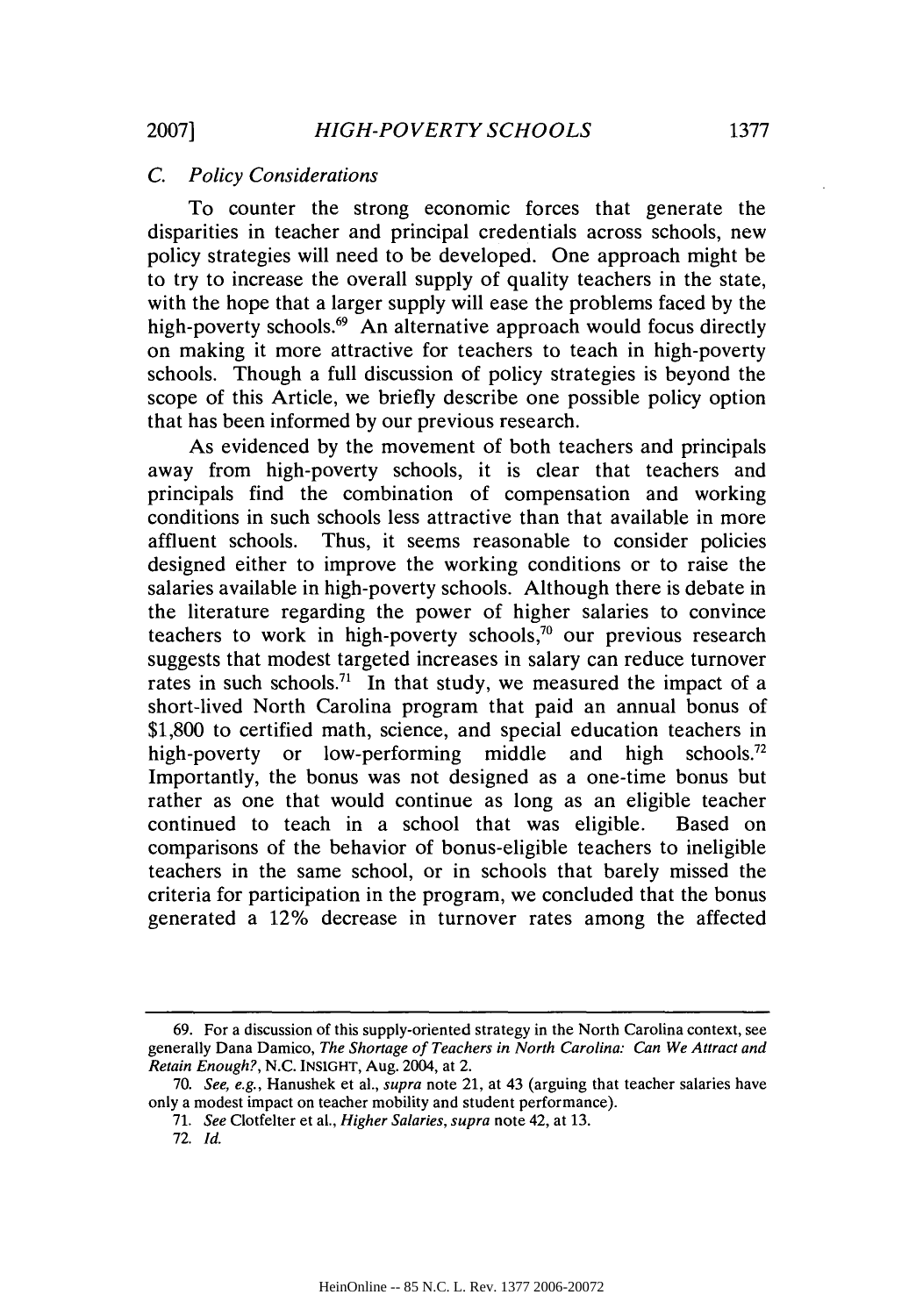teachers.73 Moreover, this positive outcome emerged despite various problems associated with the implementation of the program.74

More experimentation and evaluation of this and other strategies are clearly needed if good policies are to be developed to address the significant inequities described in this Article.

<sup>73.</sup> *Id.* at 4. 74. *Id.* at 21.